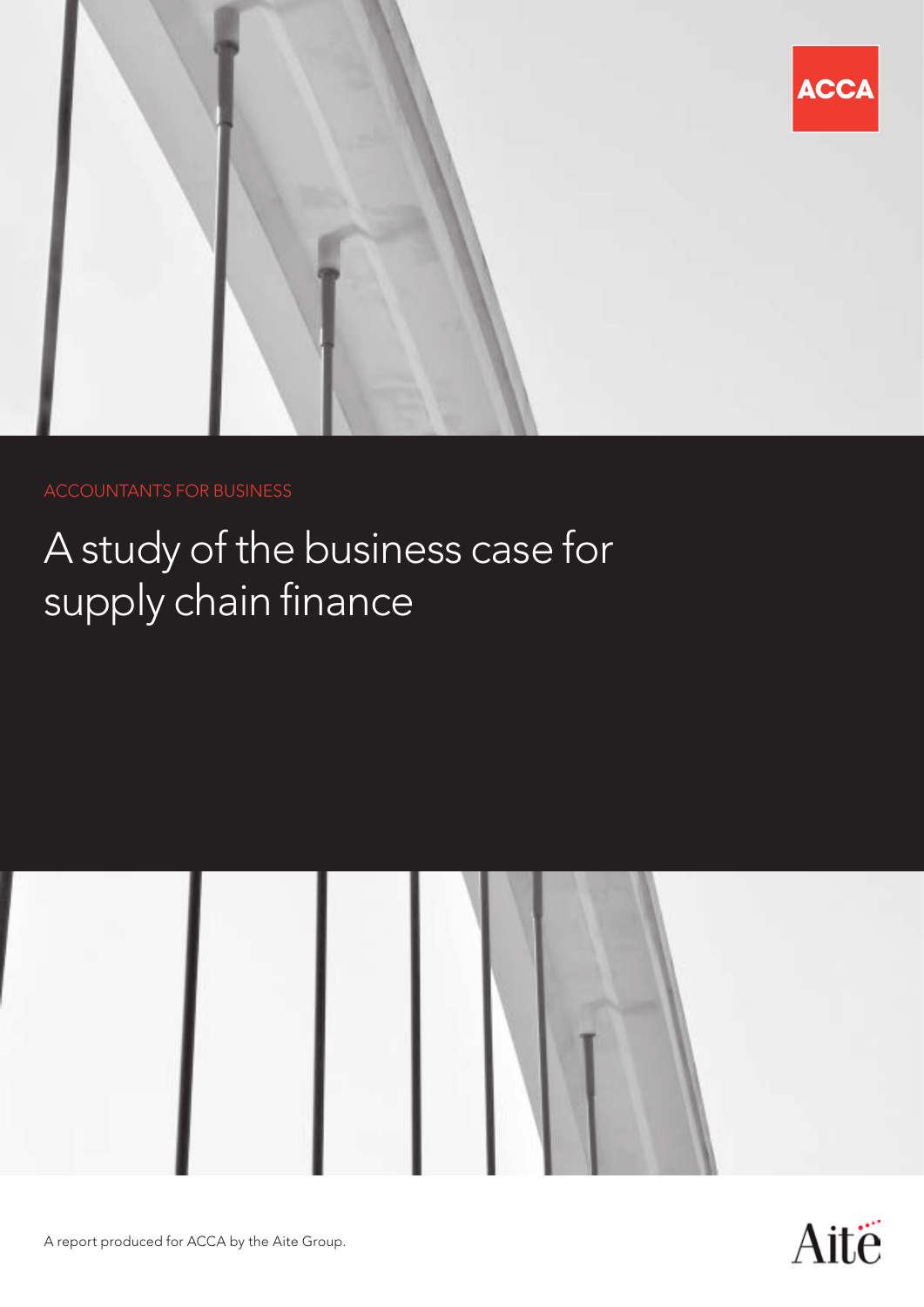### About ACCA

ACCA (the Association of Chartered Certified Accountants) is the global body for professional accountants. We aim to offer business-relevant, firstchoice qualifications to people of application, ability and ambition around the world who seek a rewarding career in accountancy, finance and management.

Founded in 1904, ACCA has consistently held unique core values: opportunity, diversity, innovation, integrity and accountability. We believe that accountants bring value to economies in all stages of development. We aim to develop capacity in the profession and encourage the adoption of consistent global standards. Our values are aligned to the needs of employers in all sectors and we ensure that, through our qualifications, we prepare accountants for business. We work to open up the profession to people of all backgrounds and remove artificial barriers to entry, ensuring that our qualifications and their delivery meet the diverse needs of trainee professionals and their employers.

We support our 162,000 members and 428,000 students in 170 countries, helping them to develop successful careers in accounting and business, with the skills needed by employers. We work through a network of over 89 offices and centres and more than 8,500 Approved Employers worldwide, who provide high standards of employee learning and development.

### About Aite Group

Aite Group is an independent research and advisory firm focused on business, technology, and regulatory issues and their impact on the financial services industry. With expertise in banking, payments, securities and investments, and insurance, Aite Group's analysts deliver comprehensive, actionable advice to key market participants in financial services. Headquartered in Boston with a presence in Chicago, New York, San Francisco, London, and Milan, Aite Group works with its clients as a partner, adviser, and catalyst, challenging their basic assumptions and ensuring they remain at the forefront of industry trends.

This report is aimed at CFOs and FDs considering the business case for supply chain finance. It provides a checklist of costs, risks and complications to be considered, and a breakdown of how the benefits from such facilities are distributed.

#### AUTHOR

Enrico Camerinelli Senior Analyst EMEA, Aite Group ECamerinelli@aitegroup.com

#### FOR MORE INFORMATION CONTACT

Emmanouil Schizas Senior Economic Analyst, ACCA emmanouil.schizas@accaglobal.com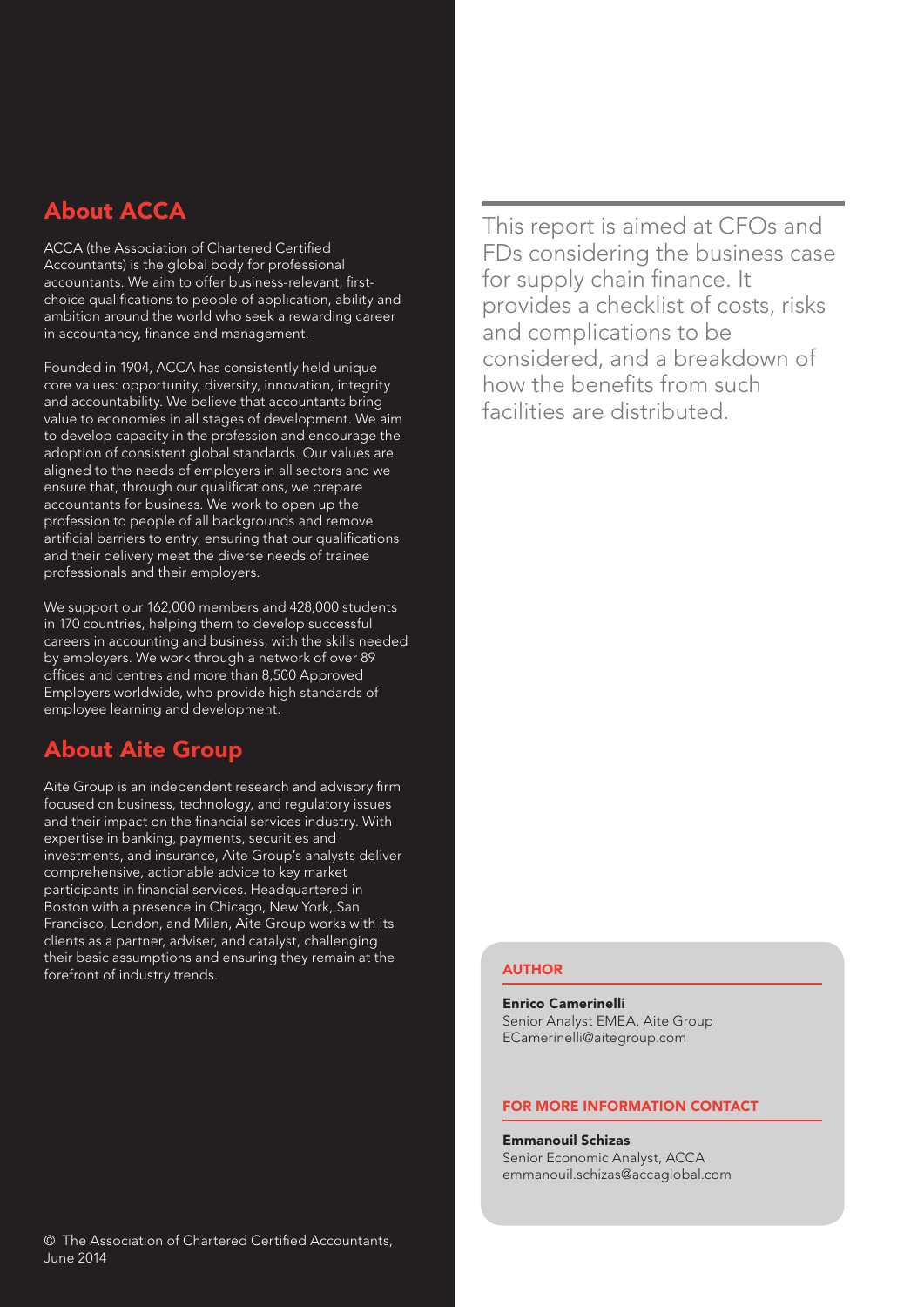### **Contents**

| Glossary of terms                              | 4  |
|------------------------------------------------|----|
| Foreword                                       | 5  |
| 1. Introduction                                | 6  |
| 2. Methodology                                 |    |
| 3. A checklist for SCF                         | 8  |
| 4. The market for reverse factoring in numbers | 14 |
| 5. Impact points                               | 16 |
| Appendix                                       | 17 |
| References                                     | 18 |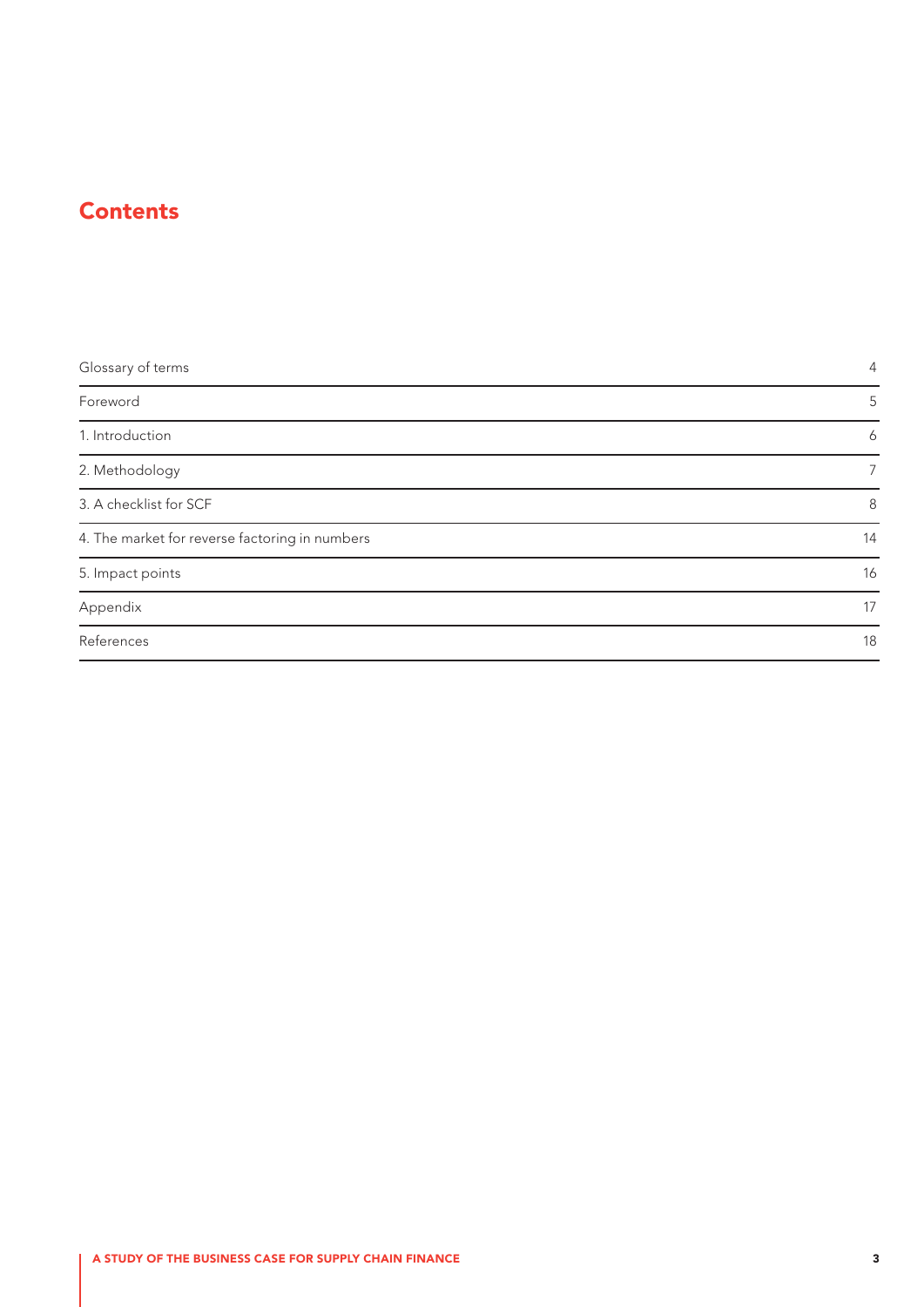## <span id="page-3-0"></span>Glossary of terms

| AP : Accounts Payable                  | AP is money owed by a business to its suppliers and shown on its balance sheet as a liability.                                                                                                                                                                                                                                                                                                                                                                                                                                                                       |
|----------------------------------------|----------------------------------------------------------------------------------------------------------------------------------------------------------------------------------------------------------------------------------------------------------------------------------------------------------------------------------------------------------------------------------------------------------------------------------------------------------------------------------------------------------------------------------------------------------------------|
| AR : Accounts Receivable               | AR is money owed by suppliers to a business and shown on its balance sheet as an asset.                                                                                                                                                                                                                                                                                                                                                                                                                                                                              |
| COGS: Cost Of Goods Sold               | COGS represent the direct costs attributable to the production of the goods sold by a<br>company. This amount includes the cost of the materials used in creating the good along with<br>the direct labour costs used to produce the good. It excludes indirect expenses such as<br>distribution costs and sales force costs.                                                                                                                                                                                                                                        |
| DPO: Days Payable Outstanding          | DPO= (Accounts payable/COGS) x 365                                                                                                                                                                                                                                                                                                                                                                                                                                                                                                                                   |
| DSO: Days Sales Outstanding            | DPO= (Accounts Receivables/Net sales) x 365                                                                                                                                                                                                                                                                                                                                                                                                                                                                                                                          |
| Full-time equivalents                  | The number of employees equivalent to one full-time employee. 1FTE = one employee<br>working full time                                                                                                                                                                                                                                                                                                                                                                                                                                                               |
| KYC: Know Your Customer                | Refers to relevant information obtained from a bank's clients for the purpose of doing<br>business with them. The objective of KYC guidelines is to prevent banks from being used,<br>intentionally or unintentionally, by criminal elements for money laundering activities. Related<br>procedures also enable banks to know or understand their customers, and their financial<br>dealings better. This helps them to manage their risks prudently.                                                                                                                |
| Receivable Finance                     | Receivable Finance allows suppliers to finance their receivables relating to one or many<br>buyers and to receive early payment, usually at a discount on the value.                                                                                                                                                                                                                                                                                                                                                                                                 |
| Recourse (with/without)                | 'With recourse' is a legal agreement that provides protection to lenders, as they are assured<br>of having some sort of repayment - either cash or liquid assets - in the event that the<br>borrower is unable to satisfy the debt obligation.                                                                                                                                                                                                                                                                                                                       |
|                                        | In a 'Without recourse' agreement, If the borrower defaults, the issuer can seize the collateral<br>(usually property), but cannot seek out the borrower for any further compensation, even if the<br>collateral does not cover the full value of the defaulted amount.                                                                                                                                                                                                                                                                                              |
| SCF: Supply Chain Finance              | The use of financial instruments, practices and technologies to optimise the management of<br>the working capital and liquidity tied up in supply chain processes for collaborating business<br>partners. SCF is largely 'event-driven'. Each intervention (finance, risk mitigation or payment)<br>in the financial supply chain is driven by an event in the physical supply chain. The<br>development of advanced technologies to track and control events in the physical supply<br>chain creates opportunities to automate the initiation of SCF interventions. |
| Spread                                 | An amount that each bank decides to add to the base rate as its revenue. The bank buys the<br>money at a price (exchange interbank rate) and resells it to its customers recharged with a<br>profit margin (spread).                                                                                                                                                                                                                                                                                                                                                 |
| WACC: Weighted Average Cost of Capital | As a company's assets are financed by either debt or equity, WACC is the average of the<br>costs of these sources of financing, each of which is weighted by its respective use in the<br>given situation. By taking a weighted average, we can see how much interest the company<br>has to pay for every dollar it finances.                                                                                                                                                                                                                                        |
| Working Capital                        | The amount of day-by-day operating liquidity available to a business. In mathematical terms,<br>working capital is calculated as WC=(AR)+(Inventory) - (AP) + (Cash)                                                                                                                                                                                                                                                                                                                                                                                                 |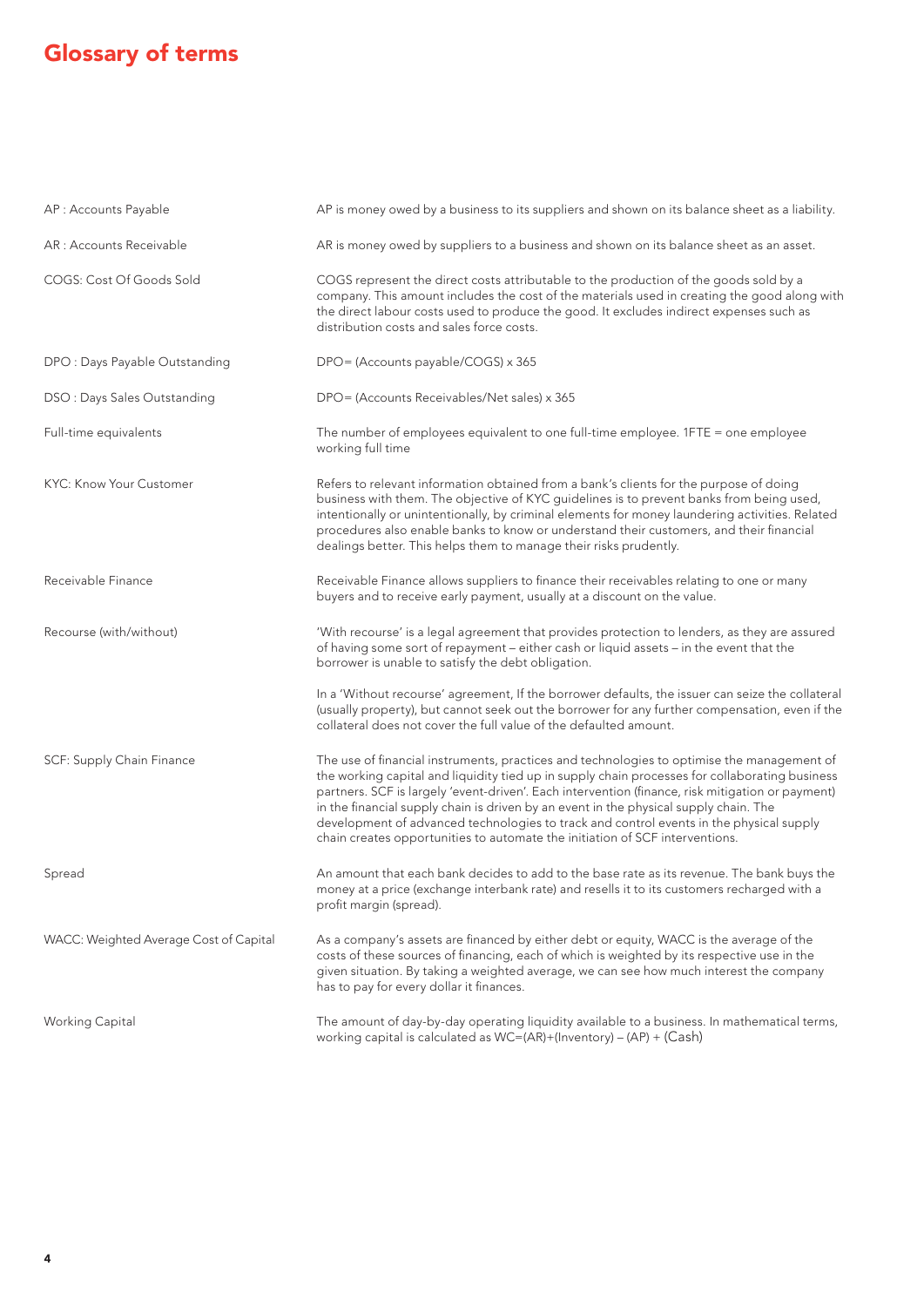### <span id="page-4-0"></span>Foreword

I come from a background in small business and understand how important good cash flow is to allowing businesses to thrive. Constraints on cash flow can limit investment and growth and in the worse cases result in insolvency.

A strong cash flow is also essential for enabling UK businesses to continue to raise finance, with 48% of declined finance applications over £25,000 in 2012/13 being rejected on 'affordability' grounds.

Supply chain finance offers a solution to this problem. Around 80% of business to business transactions are undertaken on credit terms of some form, and trade credit constitutes about 37% of total business assets. Although, as this report states, supply chain finance only represents 4% of the total global receivables financing market, increasing use of receivables as assets to secure finance presents a strong alternative to more traditional forms of finance.

I therefore welcome this publication by the Aite Group and ACCA, on a subject that requires greater attention and debate. There is a vibrant and innovative alternative finance market being created and we need to ensure that businesses are aware of all options when applying for finance.

The UK Government has taken a number of significant steps to increase the supply of capital through non-bank lending channels and, in the longer term, to help to diversify the sources of finance available to businesses, including:

- investing through British Business Bank programmes in non-traditional lending channels that lend directly to small businesses, including mezzanine finance funds, supply chain finance schemes and peer-to-peer lenders;
- increasing funding for a range of British Business Bank venture capital programme, including the Business Angel CoFund, which co-invests alongside business angel groups in high growth potential early stage SMEs; and
- committing to the future of the Seed Enterprise Investment Scheme and Enterprise Investment Scheme to increase investment in new and growing businesses.

While there will likely be great debate on the content of this report and the place for Supply Chain Finance, I welcome any efforts to make businesses more aware of their finance options and to make the UK the best place in Europe to start, finance and grow a business.



Matthew Hancock MP, Minister of State for Skills and **Enterprise**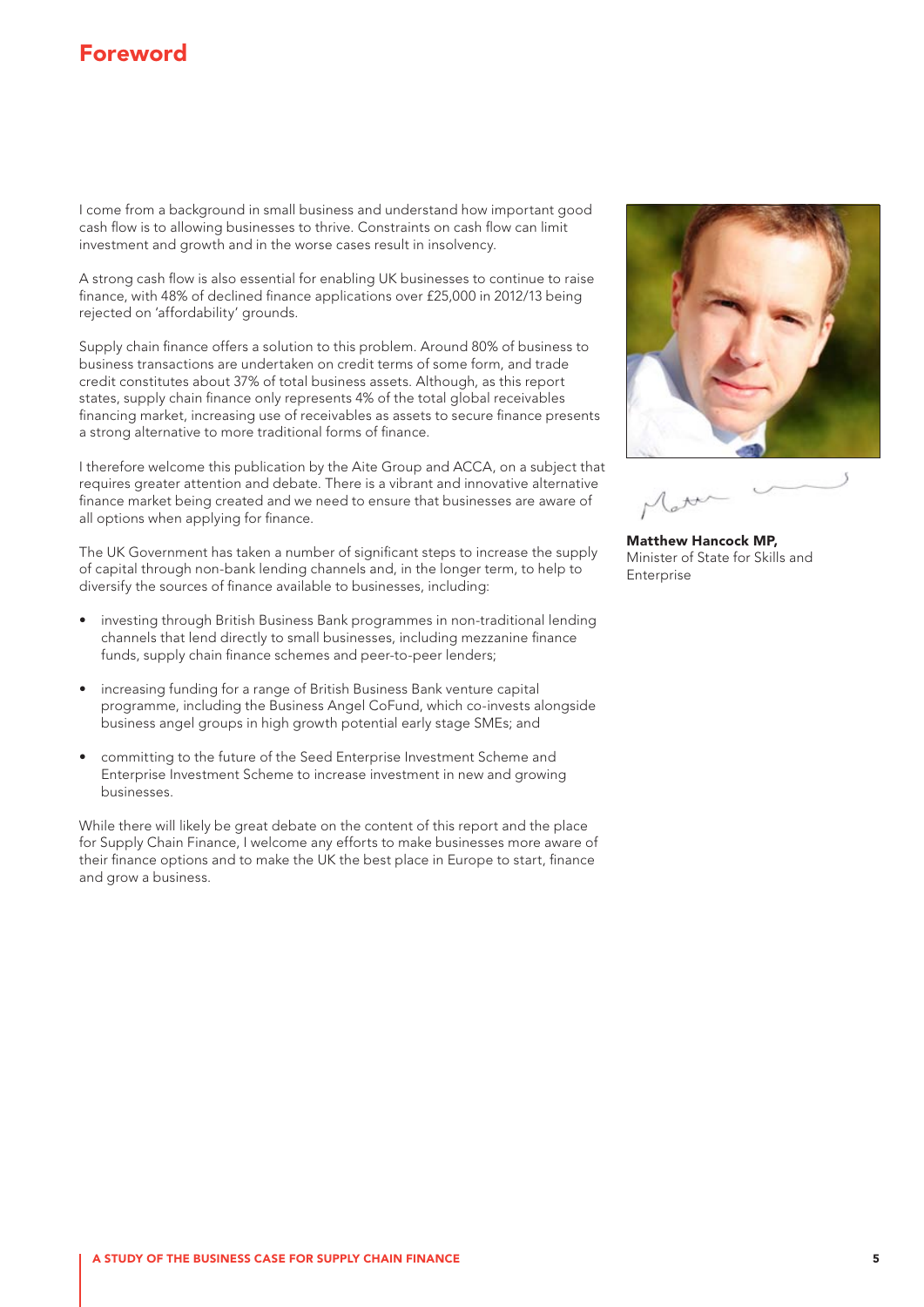### <span id="page-5-0"></span>1. Introduction

In November 2011, the UK government announced the creation of an industry taskforce to examine the potential for creating better access to alternative credit channels for SMEs and midmarket companies. The taskforce, chaired by Tim Breedon, published its report (Independent Taskforce on Non-Bank Lending 2012) the following March, naming the UK professional accountancy bodies, including ACCA, as the British government's natural partners in accelerating the adoption of supply chain finance.

In February 2014, ACCA's Global Forum for SMEs cited supply chain finance as one of the most promising tools for financing small businesses around the world, and noted the potential for further innovation in the sector, which currently makes up only 4% of the global receivables financing market (ACCA 2014).

This report, prepared by Aite Group, was commissioned as part of ACCA's commitment to the promotion of supply chain finance at the global level. It is aimed primarily at senior finance professionals and is meant to function as a learning resource and a reference text.

#### A BRIEF INTRODUCTION TO SUPPLY CHAIN FINANCE

Globalisation has created internationally dispersed supply chains as production has been relocated to emerging markets, logistics have become more cost effective and global communications easier and pervasive. Large buying organisations are much more sensitive to the inherent risks within, and the resilience of, their supply chains, as critical product components are frequently dependent on thirdparty suppliers. For chief executive officers focusing on profitable growth, working capital control has become a key metric. Working capital represents the amount of day-by-day operating liquidity available to a business.

Supply chain finance can be defined (EBA 2013) as the use of financial instruments, practices and technologies for optimising the management of the working capital and liquidity tied up in supply chain processes for collaborating business partners. The development of advanced technologies to track and control events in the physical supply chain creates opportunities to automate the initiation of SCF interventions.

This report addresses the following research questions.

- How can the costs and benefits from supply chain finance best be quantified for buyers and suppliers?
- What is the total 'pot' of value to be divided between these three groups?
- How are the financial gains from supply chain finance typically split between buyer, suppliers, financial institutions and service providers?

The findings of the research project provide:

- a simple conceptual framework and a checklist for chief financial officers (CFOs) or finance directors (FDs) trying to make or assess the business case for supply chain finance
- • two alternative estimates of the business potential of SCF, extrapolated from the available empirical data
- a reasonable, 'broad-stroke' estimate of the benefits shared among SCF partners, the typical shares of benefits accruing to each party, and a probable range of variation.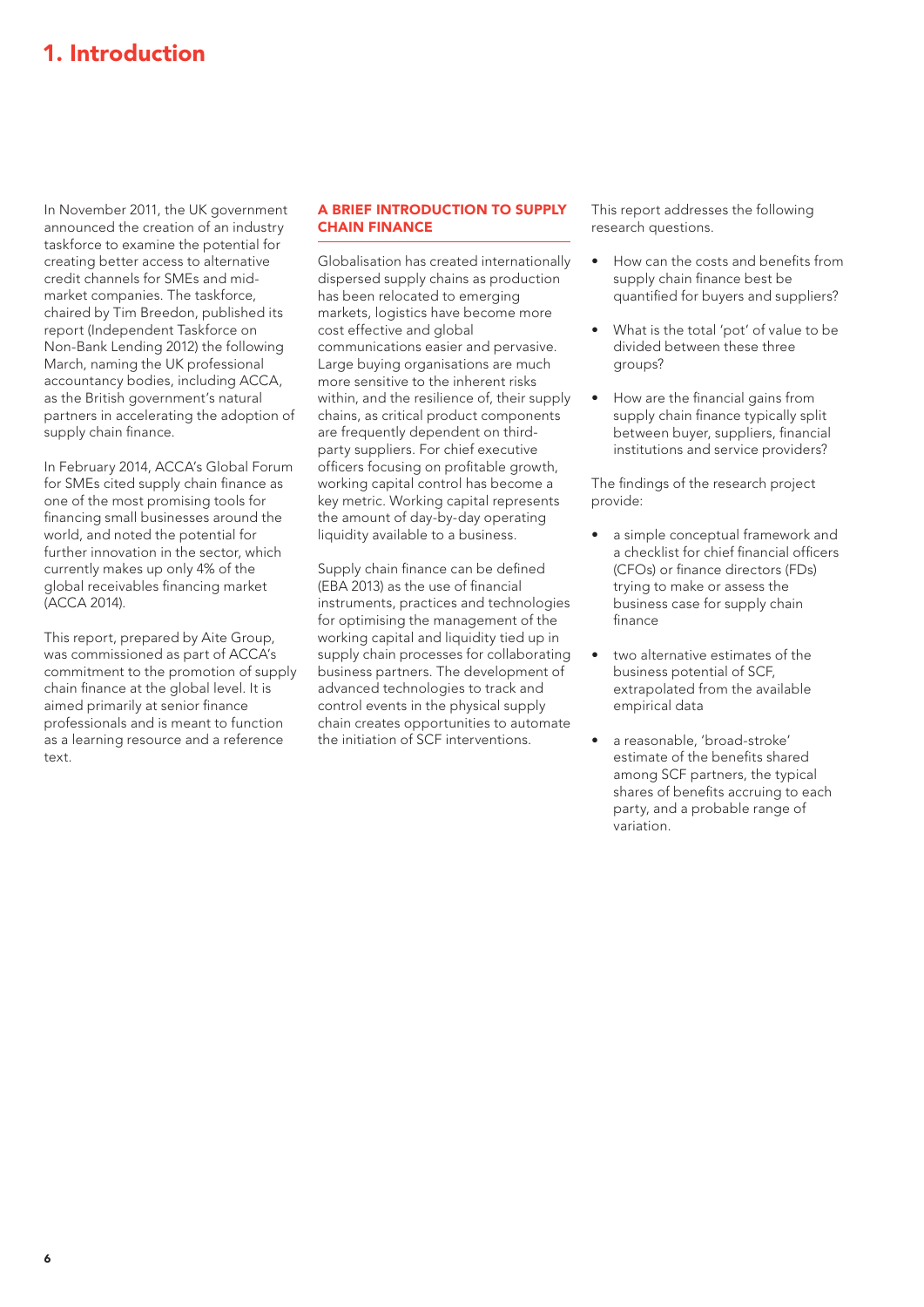### <span id="page-6-0"></span>2. Methodology

To conduct this project, Aite Group leveraged its extensive knowledge base, existing publications (EBA 2013; Aite Group 2010a, 2013), a proprietary contact database, and publicly available information. Aite Group analysts sourced primary information from selected senior employees in banks providing SCF services, senior employees at SCF software vendors, and corporate treasurers with experience of SCF (See Appendix). Feedback was collected using a questionnaire attached to an introductory email.

Given the variety of financial instruments that fall under the term SCF (see [Figure 2.1: Varieties of SCF\)](#page-6-1), the research focused on the most popular and most widely used: reverse factoring.

Reverse factoring (also called approved payables finance) allows a supplier to receive a discounted payment of an invoice due to be paid by a buyer (ie an account payable). The buyer approves the invoice for payment and finance is raised separately against the payable by the supplier from a bank or other finance provider, who relies on the creditworthiness of the buyer. The buyer pays at the normal (or another, mutually agreed) invoice due date, whereas the supplier receives a discounted payment through the financing facility. The funding provider relies on the creditworthiness of the buyer and the attraction to the supplier is based on an 'arbitrage' between the higher credit rating of the buyer and the typically higher cost of financing for the supplier, as well as the attraction of the availability of the finance. Because it is the ordering party – usually a large

company with a high-quality credit rating – that starts the process, it is that party's liability that is engaged and therefore the interest applied for the deduction is less than the one the supplier would have obtained on its own account. Figure A1 in the Appendix provides a more detailed representation of the process flows of this SCF instrument.

Owing to the nature of SCF and the financial institutions involved in such services, the study had a global perspective. Nonetheless, the study focused on the European market by default when specific findings were impossible to obtain without a geographic specification. To encourage participation, prospective participants were given an overview of ACCA's identity and background as well as ACCA's interest in the subject matter.

#### <span id="page-6-1"></span>Figure 2.1: Varieties of SCF



Source: EBA (2013)

A STUDY OF THE BUSINESS CASE FOR SUPPLY CHAIN FINANCE 7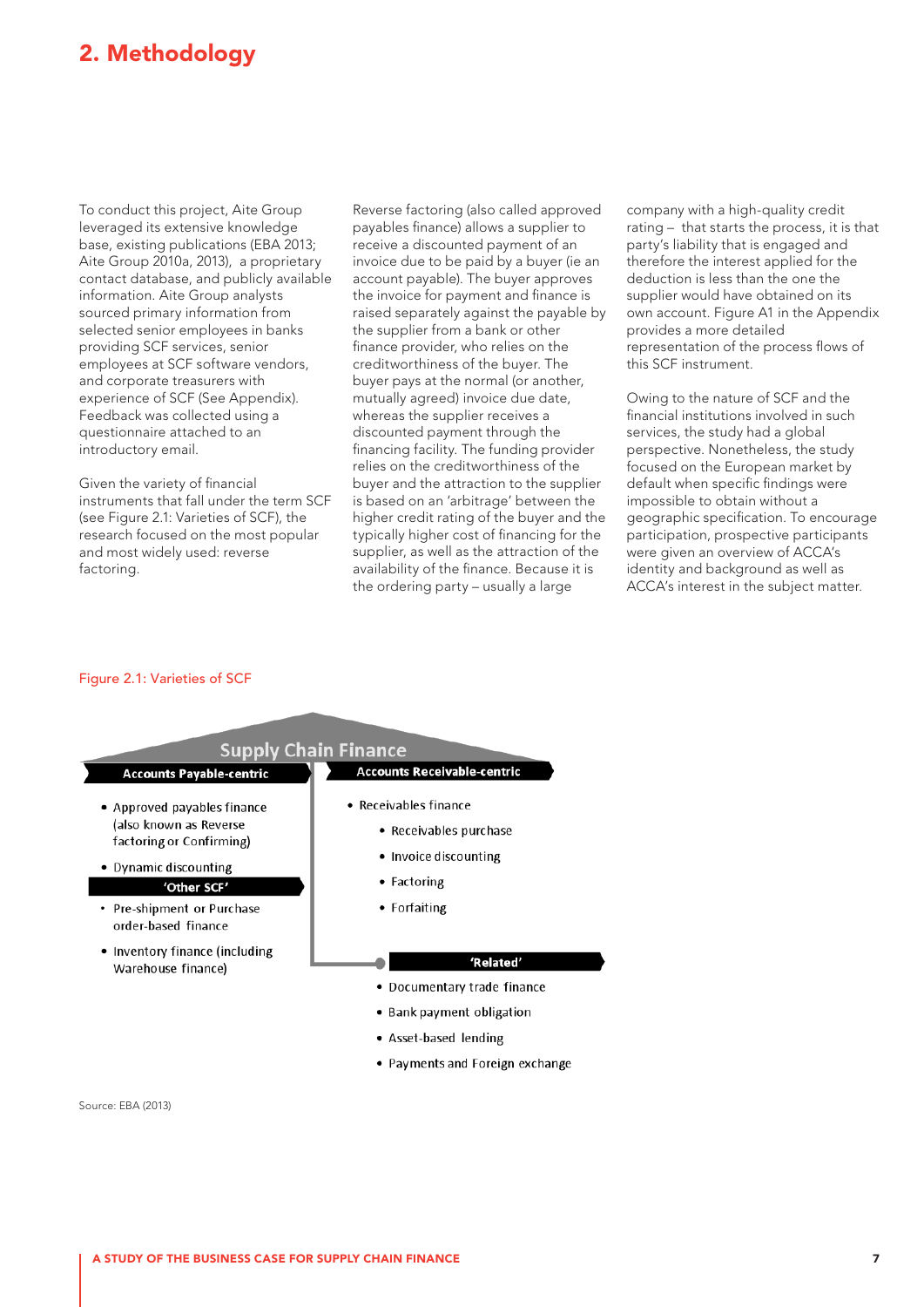### <span id="page-7-0"></span>3. A checklist for SCF

When a company that has entered an SCF agreement later experiences poor results it is very likely that the main reasons for failure are a lack of proper planning and the limited visibility of all the elements necessary to build a conceptual framework for assessing the case (Aite 2010b). Below are shown the elements of a 'total cost of ownership' checklist for planning a successful business case for SCF. For each, more detailed information is provided in the next chapters.

- Fee structure: access to finance comes with a service cost. It is important to understand its components.
- Transfer of title: funds are disbursed against a title that ensures that funds will be repaid. It is advisable to know the legal aspects tied to this transfer before entering any SCF agreement.
- **Limits and thresholds: not all** transactions can be financed. Banks impose limits and constraints that must be known to plan any SCF programme properly.
- Payments: while the transfers of SCF funds follow normal payment channels, there may be some limitations on the currencies available, electronic systems to use, and the need to open dedicated bank accounts.
- Dates: the time-based nature of SCF schemes allows suppliers to be paid in advance while buyers extend their payables for working capital optimisation. Any SCF arrangement starts with an approved invoice and the flow of correlated actions must be properly scheduled.
- Risk: SCF schemes are all based on transferring risk from one party – the supplier – to another – the buyer, who is expected to be presumably 'safer' for the party supplying the intermediate finance. Before signing any SCF contract, therefore, players must know their liabilities.
- Benefits: all parties in an SCF programme have the objective of obtaining positive returns. To set proper expectations it is important to consider tangible benefits (ie quantifiable in monetary terms) from intangible ones (ie hard to quantify), and to identify the beneficiaries.
- Costs: too often academic papers and industry journals dedicate attention to the (undoubted) benefits of SCF, while the corresponding costs are seldom discussed, let alone quantified. One of the most significant contributions of this research report is that it presents a list of one-off and recurring cost elements that can justly constitute a 'Total Cost of Ownership' model for SCF.
- Legal assistance: elements related to taxes and jurisdictions must be included to complete the framework for SCF business case.

#### <span id="page-7-1"></span>Table 3.1: Spread values for funding fees

| Source of<br>funds                                  | <b>Spread Value</b>                          | <b>Notes</b>                        |
|-----------------------------------------------------|----------------------------------------------|-------------------------------------|
| <b>Bank directly</b><br>through its<br>own platform | Minimum of 20<br>bps; average<br>100-200 bps | Peaks of 500<br>bps in Africa       |
| Bank through<br>service<br>provider                 | Average 40-70<br>bps                         | Peaks of 250<br>up to 450<br>(Asia) |

Source: author's calculations based on expert interviews

The chapters that follow provide further details of the elements of the SCF 'checklist'.

#### 3.1 FEE STRUCTURE

The structure of a funding fee is typically composed of two elements:

- interest rate
- spread (see Glossary).

The interest rate usually depends on the country where the SCF arrangement is structured and can be either:

- • Libor
- • Euribor
- **Federal Discount Rate**
- Other country-specific rate.

For reverse factoring (ie SCF) programmes, the discount is usually at 30 or 60 days. The value of the spread is the main point of negotiation on which finance providers compete and depends on commercial decisions, customer relationship strategies, and opportunities for cross-selling. Aite Group's research has identified some average values, depending on whether funds are sourced directly from a bank or through a service provider<sup>1</sup> of the SCF electronic platform, and the region where the SCF programme is arranged [Table 3.1](#page-7-1)<sup>1</sup> ).

'The average figure of applied spread to the Reverse Factoring schemes we see is around 65 bps'. EXPERT INTERVIEWEE, PREMIUM **TECHNOLOGY** 

#### 'The platform software licence fees are generally embedded in a bank's risk margin'. EXPERT INTERVIEWEE, BARCLAYS

'We see average bps figure of applied spread to Reverse Factoring schemes up to 200'. EXPERT INTERVIEWEE, GTNEXUS

'Success of global SCF rollouts requires standardised business processes and technologies among company subsidiaries as well as with banking partners'. EXPERT INTERVIEWEE, HEINEKEN

<sup>1.</sup> An electronic invoicing service provider (or third-party business-to-business (B2B) platform) provides services to the buyer and suppliers using an electronic platform (ie a portal). Approved invoices are displayed in the e-invoicing portal and appropriate messages are generated between the parties involved. The portal presents an aggregated demand for financing to potential funding providers.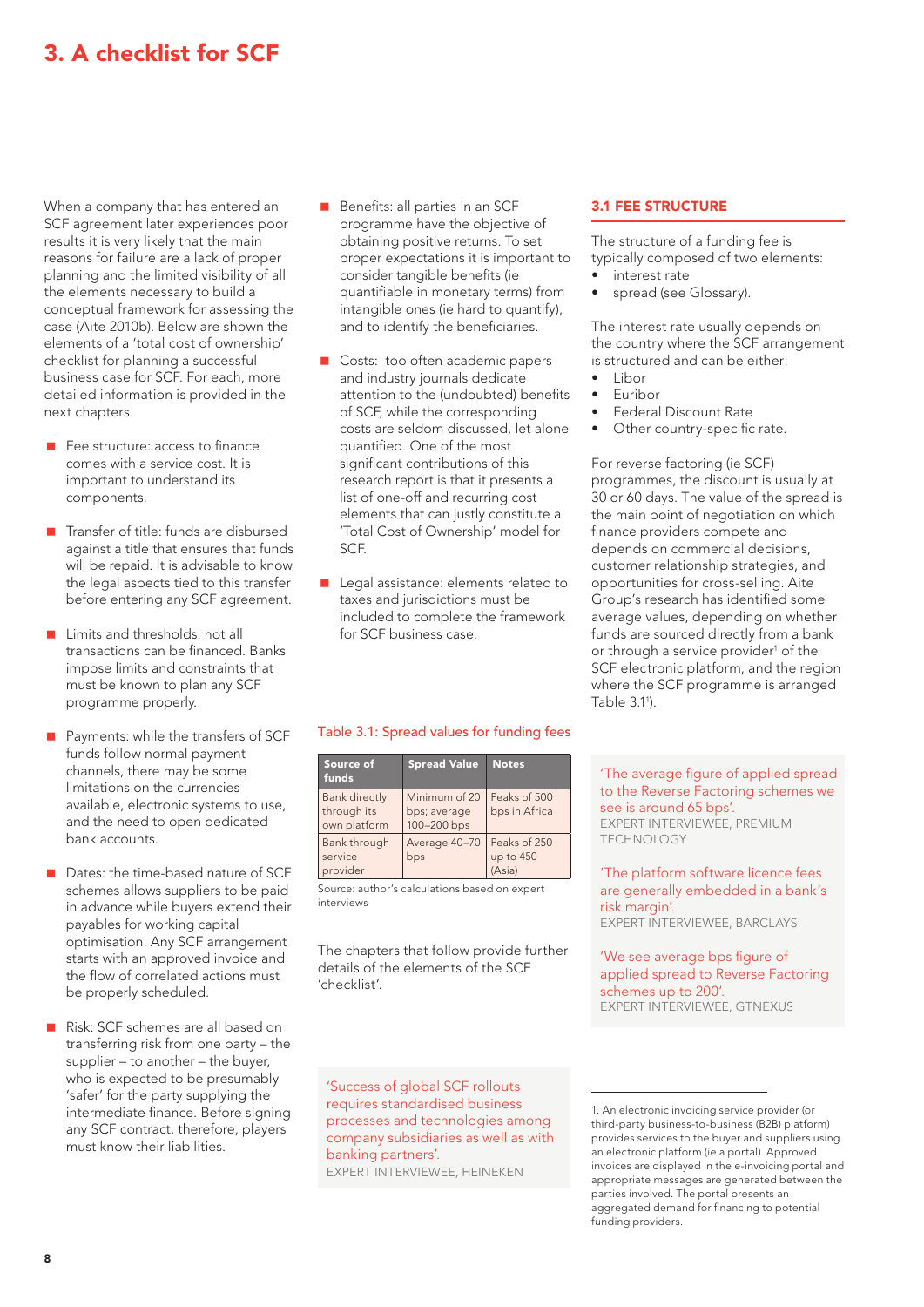#### 3.2. TRANSFER OF TITLE

There are various aspects to consider when signing an SCF scheme contract (Tables 3.2 and 3.3)

Once the supplier has selected the invoices to be discounted, it is advisable for both buyer and supplier to verify whether the bank/fund provider is obliged to purchase (ie finance) all payables, or whether the collection of payables is still the supplier's own responsibility.

The bank/finance provider needs to be notified whether the payables it is required to finance represent the net value of the invoice after any discounts, rebates, offset or adjustments.

The bank/finance provider also nominates the party who notifies it about that information, and this party can be:

- the buyer
- the supplier, or
- **both**

It is usual practice that the bank/fund provider will also establish how that information is notified (eg via formal letter or email).

#### <span id="page-8-0"></span>Table 3.2: Various legal aspects to consider in an SCF contract…

| <b>Legal Item</b>                               | <b>Options</b>                                                                                                                                                                                                                                                                                                                                                                                                                                                                                                                                                                                                                                                                                                                                                                                                                                                               |
|-------------------------------------------------|------------------------------------------------------------------------------------------------------------------------------------------------------------------------------------------------------------------------------------------------------------------------------------------------------------------------------------------------------------------------------------------------------------------------------------------------------------------------------------------------------------------------------------------------------------------------------------------------------------------------------------------------------------------------------------------------------------------------------------------------------------------------------------------------------------------------------------------------------------------------------|
| Type of legal instrument for<br>collateral      | Purchase of receivables: the finance provider legally owns the<br>receivables and collects directly the payments due to the<br>borrower.                                                                                                                                                                                                                                                                                                                                                                                                                                                                                                                                                                                                                                                                                                                                     |
|                                                 | Assignment of receivables: the borrower retains ownership of the<br>accounts, continues to collect the accounts receivable, and passes<br>the payments on to the finance provider. Since the borrower<br>retains ownership, it also retains the risk that some accounts<br>receivable will not be repaid.                                                                                                                                                                                                                                                                                                                                                                                                                                                                                                                                                                    |
|                                                 | Pledge of receivables: the borrowing company completes a<br>borrowing base certificate following the completion of each<br>reporting period, and forwards the signed certificate to the<br>finance provider. The borrowing base certificate itemises the<br>amount of accounts receivable outstanding at the end of the<br>reporting period into the age brackets specified by the finance<br>provider, calculates the maximum amount of borrowing allowable<br>on the basis of the amount of accounts receivable, and states the<br>amount actually borrowed. The finance provider uses this<br>certificate to monitor the amount of collateral available, and<br>whether it needs to adjust the amount of debt available to the<br>company. Under a pledging agreement, the borrowing company<br>retains title to and is responsible for collecting accounts<br>receivable |
|                                                 | Other type of security interest                                                                                                                                                                                                                                                                                                                                                                                                                                                                                                                                                                                                                                                                                                                                                                                                                                              |
| Underlying instrument used for the<br>financing | Open account receivable                                                                                                                                                                                                                                                                                                                                                                                                                                                                                                                                                                                                                                                                                                                                                                                                                                                      |
|                                                 | Bill of exchange                                                                                                                                                                                                                                                                                                                                                                                                                                                                                                                                                                                                                                                                                                                                                                                                                                                             |
|                                                 | Promissory note                                                                                                                                                                                                                                                                                                                                                                                                                                                                                                                                                                                                                                                                                                                                                                                                                                                              |

#### Table 3.3: ...and aspects that go beyond legal considerations

| <b>Item</b>                                                                                                 | <b>Options</b>         |
|-------------------------------------------------------------------------------------------------------------|------------------------|
| Supplier has to sign a notification of assignment of receivables to<br>the bank/fund provider?              | Yes/No                 |
| Supplier has to provide bank/fund provider with any data<br>pertaining to the buyer's payment track record? | Yes/No                 |
| Payables must be transferred to the bank/fund provider<br>individually or by batch?                         | Individually/ By batch |
| In case of batch transfer, how is the discount rate calculated?                                             | To be determined       |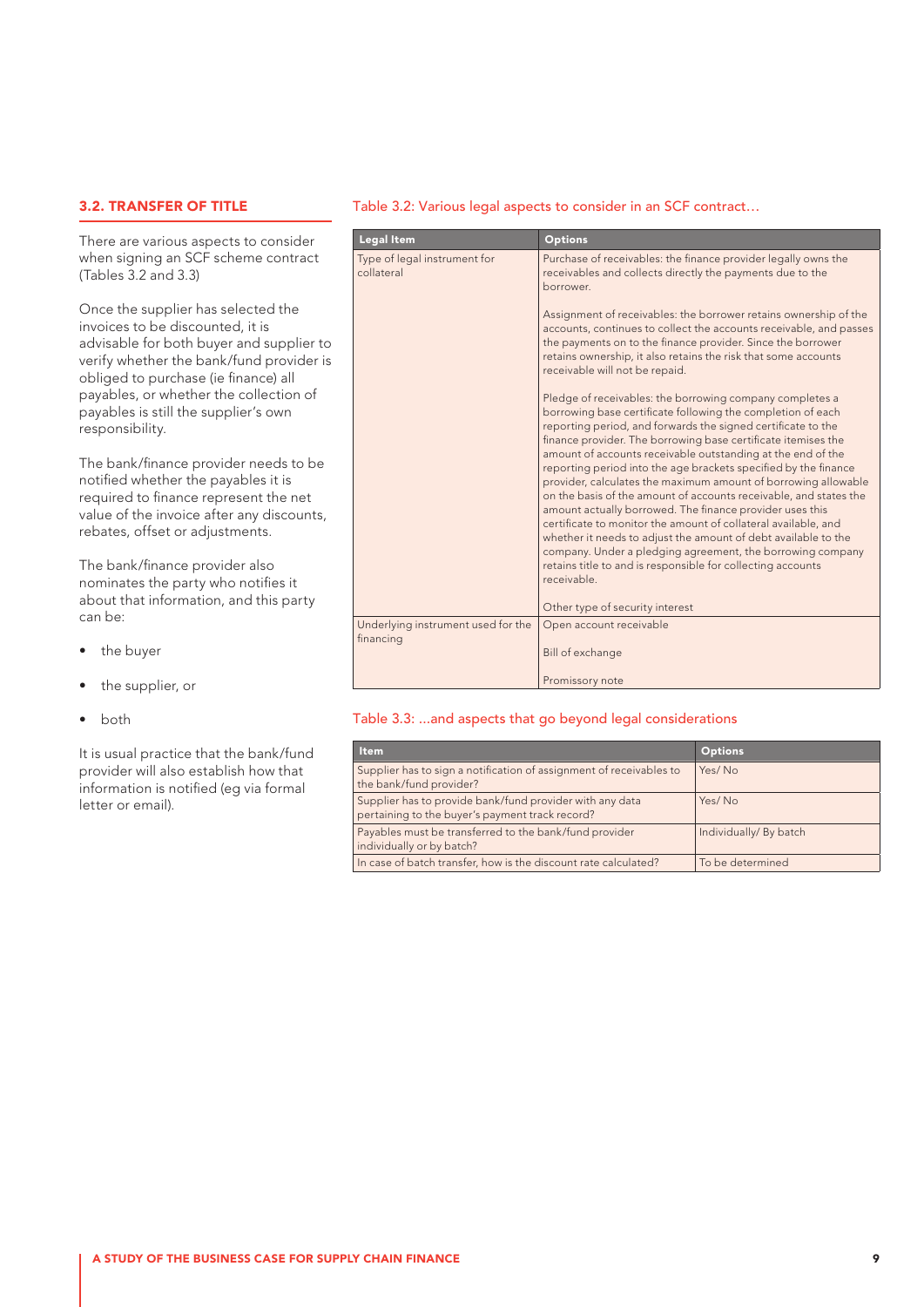#### 3.3 LIMITS AND THRESHOLDS

Only eligible payables can be financed. The following is a series of decision constraints – in order of use frequency – normally adopted by the bank/fund provider.

- Payables must be free from any liens or security interests, and must not have been previously pledged, sold, assigned or transferred, and must be readily available to be assigned.
- There must be no commercial dispute between buyer and supplier related to that payable.
- The minimal value of the amount payable that is to be financed for the entire SCF contract must be established between parties
- The minimum period that must elapse before the amount payable is financed must be agreed (eg 'payable not sooner than 'n' days from date of issue').
- A facility limit may be imposed by the bank/fund provider.
- There may be a maximum number of payables that can be submitted in one month.
- There may be a minimum/maximum allowed discount to the supplier.
- There may be a minimum discount period (eg shall not be less than 'n' calendar days).

#### 3.4 PAYMENTS

A number of conditions must be verified to ensure swift payment of the facilities.

The bank/fund provider must confirm whether the facility it provides is committed (ie clearly defined terms and conditions are set forth by the finance provider and imposed upon the borrower) or uncommitted (ie the lender agrees to make funding available to the borrower, but is under no obligation to provide a specific amount of money).

The supplier must verify whether the transaction must be notified to the buyer.

The supplier must verify whether the SCF scheme allows the finance provider to change:

- the supplier discount limit and/or
- the payment date of the discounted payable

Buyer and supplier must verify whether there is a web-based tool that they must use to load the invoices for discounting.

Buyer and supplier must verify how many currencies are available for funding.

Depending on the chosen legal instrument for collateral (see [Table 4.1:](#page-8-0)  [Various legal aspects to consider in an](#page-8-0)  [SCF contract…](#page-8-0)Table 4.1) the supplier may have to act as collection agent for the bank/finance provider.

If so, is there an allowance to the supplier for such a service?

Is any such eventual allowance part of the discount rate applied by the bank or accounted separately?

Does the collection agent have to open a separate bank account?

With what frequency does the collection agent transfer receipts to the bank/fund provider?

The supplier must verify whether it has to open a special bank account to receive financing by the bank/fund provider.

#### 3.5 DATES

The process flows illustrated in Figure A1 in the Appendix are sequential and the completion of each one triggers the next, determining the overall time it takes for suppliers to access finance. Parties involved in the SCF scheme must be well aware of the following milestones:

- date of original invoice due (ie maturity date), including:
	- any grace period conceded by the supplier
	- whether a consolidated maturity date (eg Friday of the week for all payables that fall within that week) is conceded by the supplier
- date of invoice approval by buyer
- date of request for discount by supplier
- date of decision to approve/refuse discount by bank/finance provider
- date of response to supplier regarding approved/refused discount by bank/finance provider
- date of payment (of discounted amount payable) to supplier by bank/finance provider
- date of payment of fees by supplier to bank/ finance provider
- date of refunding by buyer to bank/ finance provider; at this time it is advisable also to verify whether there is a limit of days from this refunding date after which the buyer becomes delinquent.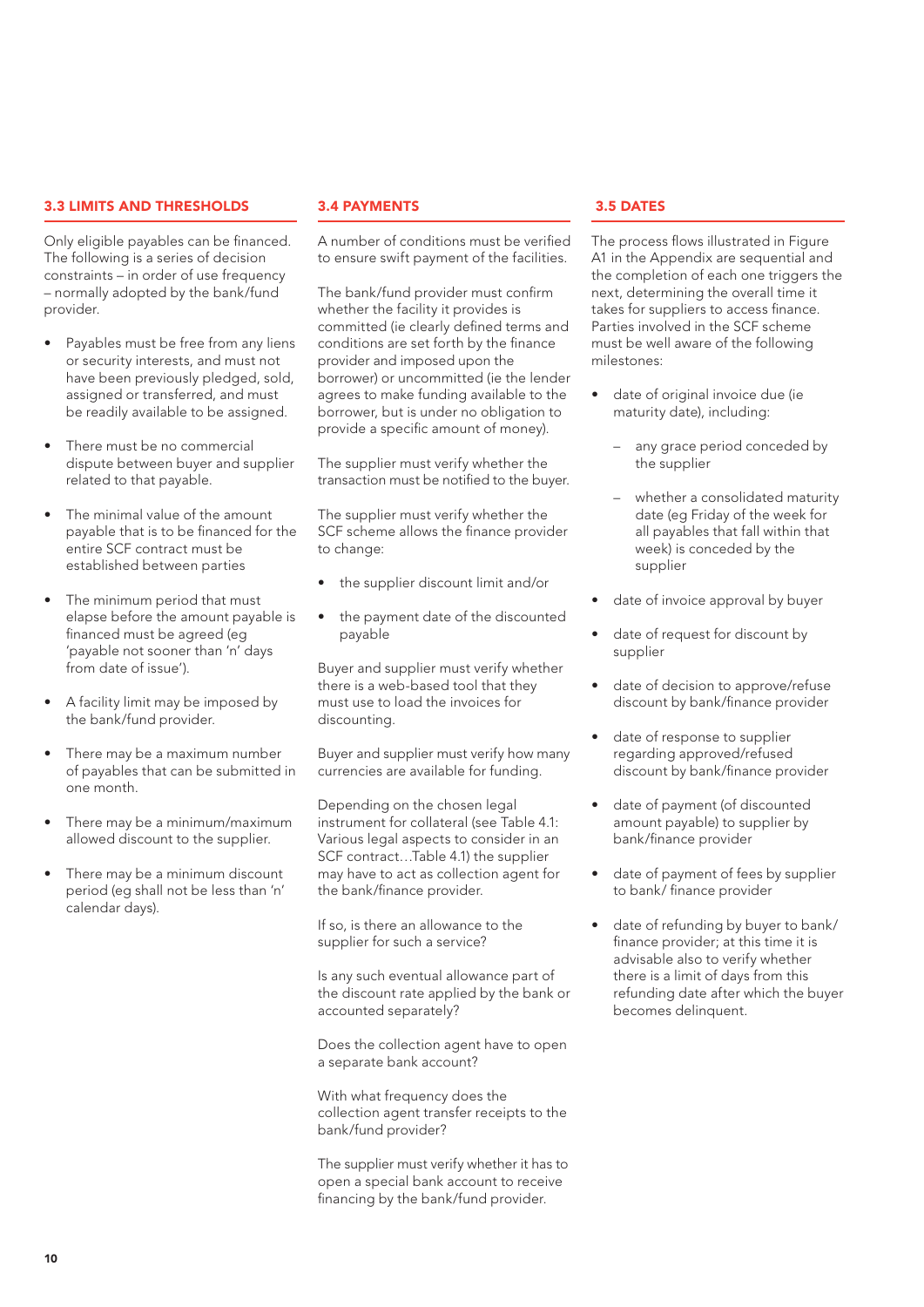#### 3.6 RISKS

The interest rate applied by the finance provider to the borrower takes into account not just the time value of money, but also the risk or uncertainty of future cash flows; the greater the uncertainty of future cash flows, the higher the discount rate. The bank needs to minimise its exposure to risk and there are various options possible:

- risk is wholly on the supplier with no recourse (see definition in Glossary)
- risk is wholly on the supplier with possible form of recourse
- risk is wholly on the buyer without recourse to the supplier
- risk is shared in some agreed proportion between the parties.

While in the reverse factoring SCF scheme the general rule is that the funding provider relies on the creditworthiness (ie risk) of the buyer, suppliers must be aware that there are nonetheless some conditions that allow the bank recourse to the supplier:

- existence of fraud in relation to a payable or a commercial dispute between the supplier and the buyer
- payables that are not eligible
- supplier omits to pay any duties or taxes due
- supplier breaches any of its obligations as collection agent
- loss in the purchased payables as a result of the application of credit notes or marketing rebates.

Although this is not frequent, some reverse factoring contracts stipulate that, in case of recourse to the supplier, the supplier may have to repurchase such receivables immediately.

#### 3.7 BENEFITS

The reverse factoring SCF scheme is promoted as a 'win-win' for both buyers and suppliers. Benefits are grouped in two categories:

- tangible benefits (Table 3.4), and
- intangible benefits (Table 3.5).

'A buyer usually subscribes to Supply Chain Finance as an extension of the Procure-to-Pay solution'. EXPERT INTERVIEWEE, GTNEXUS

#### Table 3.4: Each party enjoys tangible benefits with reverse factoring

| Party    | <b>Tangible benefits</b>                                                               | Comments                        |
|----------|----------------------------------------------------------------------------------------|---------------------------------|
| Supplier | Reduced days sales outstanding (DSO)1                                                  |                                 |
|          |                                                                                        |                                 |
|          |                                                                                        |                                 |
|          | Reduced probability-weighted average marginal<br>cost of arranging emergency liquidity | An average of 20 bps is likely. |
| Buyer    | Extended days payable outstanding (DPO)2                                               |                                 |
|          | Rebates (i.e., kickbacks) from fund provider.                                          |                                 |

#### Table 3.5: Each party enjoys intangible benefits with reverse factoring

| Party    | <b>Intangible benefits</b>                                                                                               | <b>Comments</b>                                                                                                                       |
|----------|--------------------------------------------------------------------------------------------------------------------------|---------------------------------------------------------------------------------------------------------------------------------------|
| Supplier | Standardised payment terms                                                                                               |                                                                                                                                       |
|          | Improved cash forecasting                                                                                                | Reduced cycle time to<br>develop a short-term cash<br>flow forecast: between 1 and<br>$4$ FTFs $3$                                    |
|          |                                                                                                                          | Between 1 and 2% in<br>overnight FX or spot<br>borrowing savings on total<br>annual spend but virtue of<br>better cash flow forecast. |
|          | Reduced AR4 carrying costs (eg reduce disputes for<br>payments not in time), improved reconciliation processes           | Reduced cycle time from the<br>time a discrepancy is<br>discovered until the<br>discrepancy is resolved:<br>between 0.5 and 1 FTEs.   |
|          | Cash flow predictability and certainty                                                                                   | Reduced marginal cost of<br>arranging a larger facility than<br>otherwise needed: between<br>50 and 500 bps.                          |
|          | Reduced currency risk (ie less hedging required)                                                                         |                                                                                                                                       |
| Buyer    | Reduced AP10 carrying costs (eg disputes), improved<br>reconciliation processes (ie FTE reduction % of AP<br>department) |                                                                                                                                       |
|          | Freed up credit lines                                                                                                    |                                                                                                                                       |
|          | Avoid the opportunity cost of forgone investment                                                                         | 5bps on average.                                                                                                                      |
|          | Managing electronic invoices (ie % reduced staff hours<br>for manual handling)                                           |                                                                                                                                       |
|          | Reduced risk of non supply (ie reduced safety stocks;<br>reduced lot order size of supplies)                             |                                                                                                                                       |
|          | Reduced risk of non-innovation by supplier (ie reduced<br>time-to-market responsiveness)                                 |                                                                                                                                       |
|          | Reduced Currency risk (i.e., less hedging required)                                                                      |                                                                                                                                       |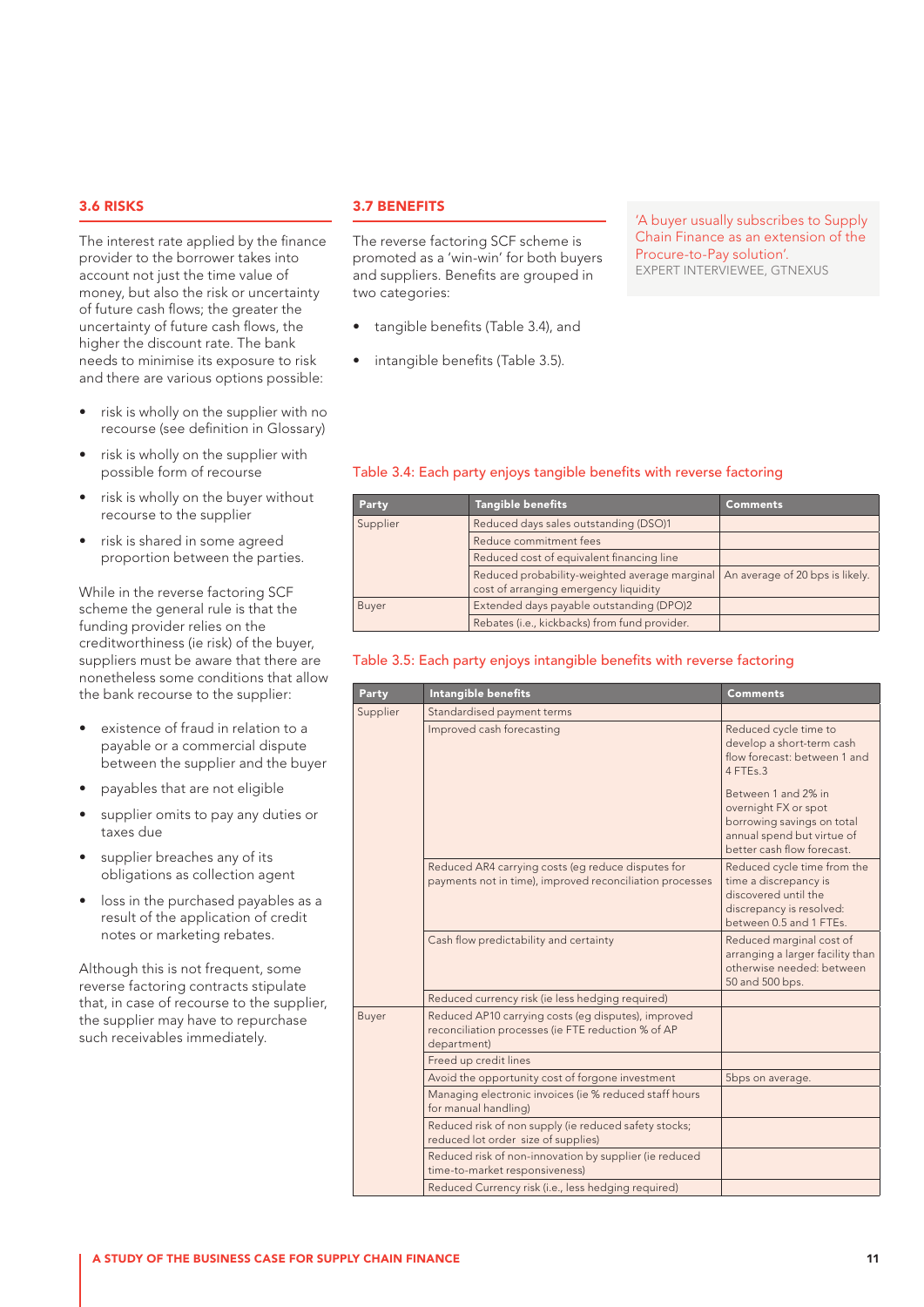#### 3.8 COSTS

Cost factors are necessary for building a reliable business case for SCF. The cost elements for reverse factoring programmes (Table 3.6) can be categorised as follows:

- monetised costs: these are normally embedded in the fee structure
- • employee time (ie FTEs): employee time spent in activities dedicated to the SCF programme
- one-off costs: single costs typically charged during the start-up of the SCF programme
- recurring costs: costs that repeat, normally annually.

'IT maintenance costs from an SCF software provider are roughly around 20% of the license fee'. EXPERT INTERVIEWEE, PREMIUM TECHNOLOGY

'Some of the costs associated with the implementation and management of an SCF programme are not always easy to quantify in a large organisation'. EXPERT INTERVIEW, VOLVO

'If corporate IT is not involved in the earlier stages of an SCF project and before contract signature, the implementation costs can be significantly higher, in dollar terms, but also in regards to time'. EXPERT INTERVIEWEE, PA CONSULTING

#### Table 3.6: Reverse factoring cost elements

| <b>Cost element</b>                                                            | One-off /<br>recurring | Party<br>accountable* | <b>Comments</b>                                                                                                                                                                                                                                                                                                                                  |
|--------------------------------------------------------------------------------|------------------------|-----------------------|--------------------------------------------------------------------------------------------------------------------------------------------------------------------------------------------------------------------------------------------------------------------------------------------------------------------------------------------------|
| Monetised: software to<br>access and integrate the                             | One-off                | Buyer                 | If the SCF platform is bank-proprietary the bank<br>tends not to charge the cost.                                                                                                                                                                                                                                                                |
| SCF platform to the<br>party's back office                                     |                        |                       | If the SCF platform is provided by a service<br>provider the cost is often embedded in the<br>total cost of implementing the SCF programme<br>(approx. US\$2,500 one-time cost).                                                                                                                                                                 |
|                                                                                |                        | Supplier              | Banks tend not to charge the cost.                                                                                                                                                                                                                                                                                                               |
|                                                                                |                        |                       | Platform providers charge approx. US\$200.                                                                                                                                                                                                                                                                                                       |
| Monetised: hardware and<br>equipment needed to<br>use SSL (Secure Socket       | One-off                | Buyer/<br>Supplier    | A bank could require such a facility depending<br>on its access system and on the bank's security<br>policy.                                                                                                                                                                                                                                     |
| Layer) technology or<br>equivalent for secure<br>access to the SCF<br>platform |                        |                       | For a platform provider this cost is part of<br>implementation cost and embedded in the<br>cost for the portal solution.                                                                                                                                                                                                                         |
| Monetised: SCF platform<br>(ie, portal) software<br>licence fee                | One-off                | Buyer                 | The buyer can purchase the software directly<br>from a SCF platform vendor, or decide to use<br>the bank's, or, finally, to pay a pay-per-use<br>licence to a SCF portal service provider.                                                                                                                                                       |
|                                                                                |                        |                       | If the buyer decides to purchase the software,<br>the cost may be around US\$600,000.                                                                                                                                                                                                                                                            |
|                                                                                |                        |                       | If the SCF platform belongs to the bank, the fee<br>is normally embedded in the risk margin.                                                                                                                                                                                                                                                     |
|                                                                                |                        |                       | If the SCF portal is operated through a service<br>provider, the pay-per-use fee is normally tiered:<br>the annual order spend is multiplied by<br>transaction fees, and paid as an annual<br>subscription. The fee can be as low as US\$2,000<br>for an annual spend of US\$1,000,000, up to<br>US\$600,000 for US\$10,000,000 of annual spend. |
| Monetised: Platform                                                            | One-off                | Buyer                 | Banks tend not to charge this cost.                                                                                                                                                                                                                                                                                                              |
| software Implementation<br>and integration fee                                 |                        |                       | Portal service providers charge this as a<br>professional service fee. It is a one-off cost and<br>usually ranges from US\$300,000 up to US\$1<br>million.                                                                                                                                                                                       |
| Monetised: IT                                                                  | Recurring              | Buyer                 | Banks do not charge this cost.                                                                                                                                                                                                                                                                                                                   |
| maintenance costs                                                              |                        |                       | Portal service providers charge this cost. It is a<br>fraction (usually 18-20%) of the initial licence<br>fee, and is based on volumes transacted.                                                                                                                                                                                               |
|                                                                                |                        |                       | If the software is in pay-per-use mode, the cost<br>is embedded in the subscription fee.                                                                                                                                                                                                                                                         |
| Monetised: Due<br>diligence costs                                              | One-off                | <b>Buyer</b>          | Costs to bank for assessing buyer's credit<br>worthiness.                                                                                                                                                                                                                                                                                        |
|                                                                                |                        |                       | Between US\$300 and US\$400 in Europe                                                                                                                                                                                                                                                                                                            |
|                                                                                |                        |                       | Whether or not to charge the buyer is the                                                                                                                                                                                                                                                                                                        |
|                                                                                |                        | Supplier              | bank's commercial decision<br>Bank KYC 6 assessment.                                                                                                                                                                                                                                                                                             |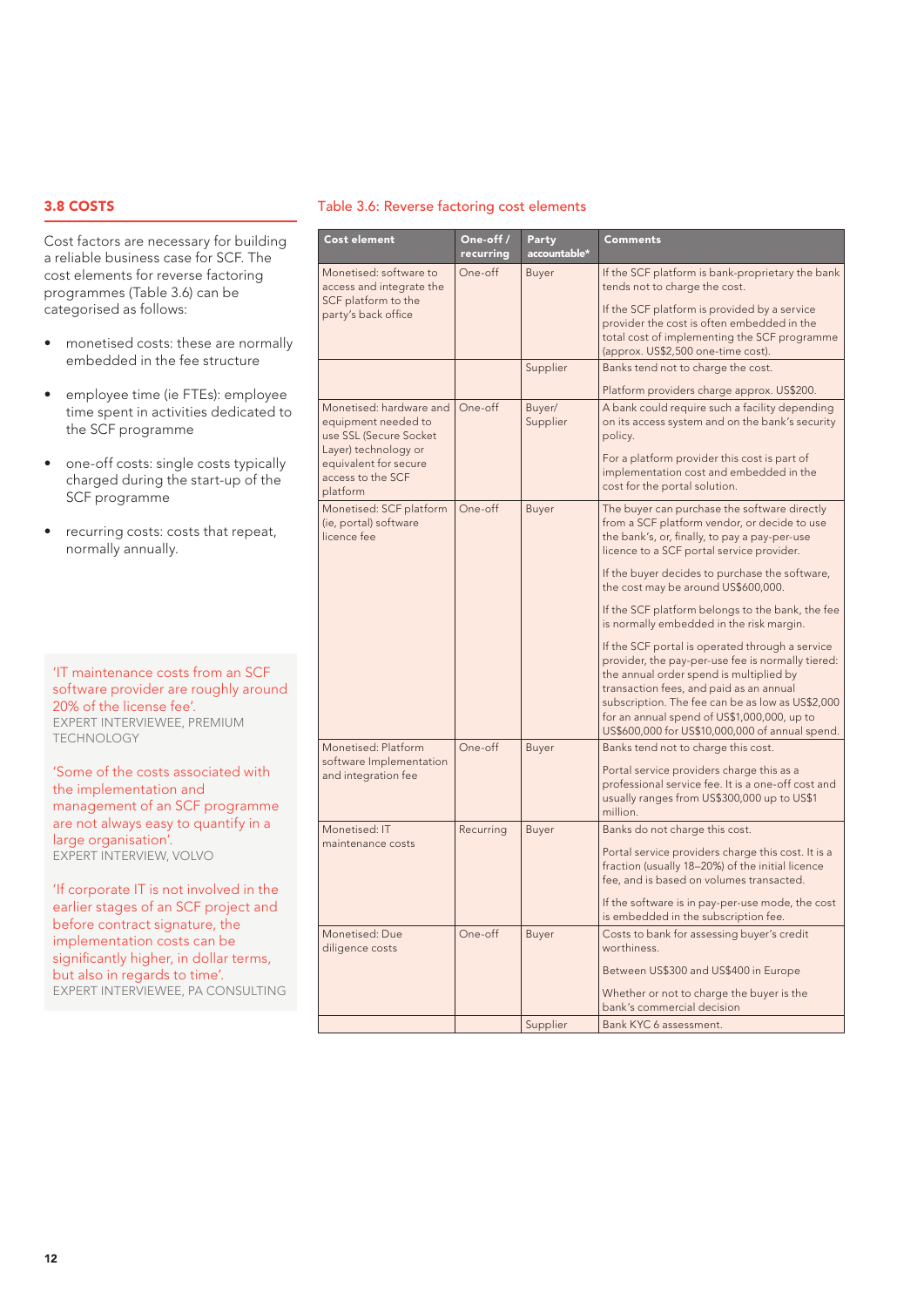| <b>Cost element</b>                                                                                                          | One-off /<br>recurring | Party<br>accountable*    | <b>Comments</b>                                                                                                                                               |
|------------------------------------------------------------------------------------------------------------------------------|------------------------|--------------------------|---------------------------------------------------------------------------------------------------------------------------------------------------------------|
| Monetised: Training and                                                                                                      | Recurring              | Buyer                    | Banks do not charge this cost.                                                                                                                                |
| <b>Education costs</b>                                                                                                       |                        |                          | For SCF portal service providers it is normally<br>embedded with the licence fee.                                                                             |
|                                                                                                                              |                        |                          | It is very important to educate the internal staff<br>(eg procurement, accounts payables) on the<br>changes to the supplier relationship<br>procedures.       |
|                                                                                                                              |                        |                          | The amount of the cost depends on the<br>number of subsidiaries to train. The average<br>training time is five days/year.                                     |
|                                                                                                                              |                        |                          | In some cases these costs are quoted as part of<br>a professional services fee.                                                                               |
| Monetised: Legal costs                                                                                                       | One-off                | Buyer                    | Costs for formalising the SCF agreement. On<br>average US\$15,000                                                                                             |
| FTEs: IT staff for startup                                                                                                   | One-off                | Buyer                    | Between 1 and 2                                                                                                                                               |
|                                                                                                                              |                        | Supplier                 | Not very significant. Less than 1                                                                                                                             |
| FTEs: On-boarding                                                                                                            | Recurring              | Bank/Buyer               | Between 1 and 2                                                                                                                                               |
|                                                                                                                              |                        |                          | A rough figure is 1 FTE for every 100-150<br>suppliers to on-board                                                                                            |
| FTEs: Internal operations                                                                                                    | Recurring              | <b>Bank</b>              | Between 0.5 and 2                                                                                                                                             |
|                                                                                                                              |                        |                          | On average 20% of on-boarded suppliers tend<br>not to use the platform for financing, so there is<br>the need to keep a constant eye on them and<br>follow up |
| FTEs: Assistance to<br>buyer/supplier/bank/<br>fund provider                                                                 | Recurring              | SCF platform<br>provider | 0.5 on average                                                                                                                                                |
| FTEs: Staff of<br>procurement department<br>to discuss contractual<br>details as part of supplier<br>relationship management | Recurring              | Buyer                    | Between 1 and 2 for internal coordination                                                                                                                     |
| FTEs: Staff of Legal<br>department.                                                                                          | Recurring              | Buyer                    | 0.5 FTEs on average to work with bank and<br>suppliers to ensure proper on-boarding<br>procedures.                                                            |
|                                                                                                                              |                        |                          | Large corporations have their own contract<br>ready to hand over to banks and this reduces<br>the FTE time.                                                   |
| FTEs: Staff of Legal                                                                                                         | One-off                | Supplier                 | On average 0.1, to max 1 FTE.                                                                                                                                 |
| department                                                                                                                   |                        |                          | This cost often represents a potential barrier to<br>enter SCF programs for small companies.                                                                  |
| FTEs: SCF Program                                                                                                            | Recurring              | Buyer                    | Between 0.5 and 3 FTEs.                                                                                                                                       |
| leader                                                                                                                       |                        |                          | The number depends very much on the size of<br>the company.                                                                                                   |

\* Same pair of trade relationship buyers/suppliers as discussed so far, and not buyers/suppliers of software.

#### 3.9 LEGAL ASSISTANCE

There are various additional cost elements that must be included to prepare a complete view of the SCF business case:

- auditors' fees for accounting treatments
- advisory services to verify the applicable country laws in case of multi-country SCF programmes
- advisory and legal assistance to establish contractually who pays for tax withholdings, VAT, deductions, charges, translations of documents, fees.

Advisory and legal assistance to determine and agree contractually on who will pay, where the bank/fund provider needs more information before executing the financing (eg audit of supplier's credit control and collection procedures – in case supplier is a collection agent).

'Some costs vary with the scope of the SCF programme: for instance the number of buying legal entities activated from the start and the number of invoicing currencies eligible'. EXPERT INTERVIEWEE, VOLVO

'Education of internal staff (eg, procurement, AP) must be factored in, especially regarding training on changes brought by SCF schemes to internal procedures and how current and new suppliers are on-boarded'. EXPERT INTERVIEWEE, PA CONSULTING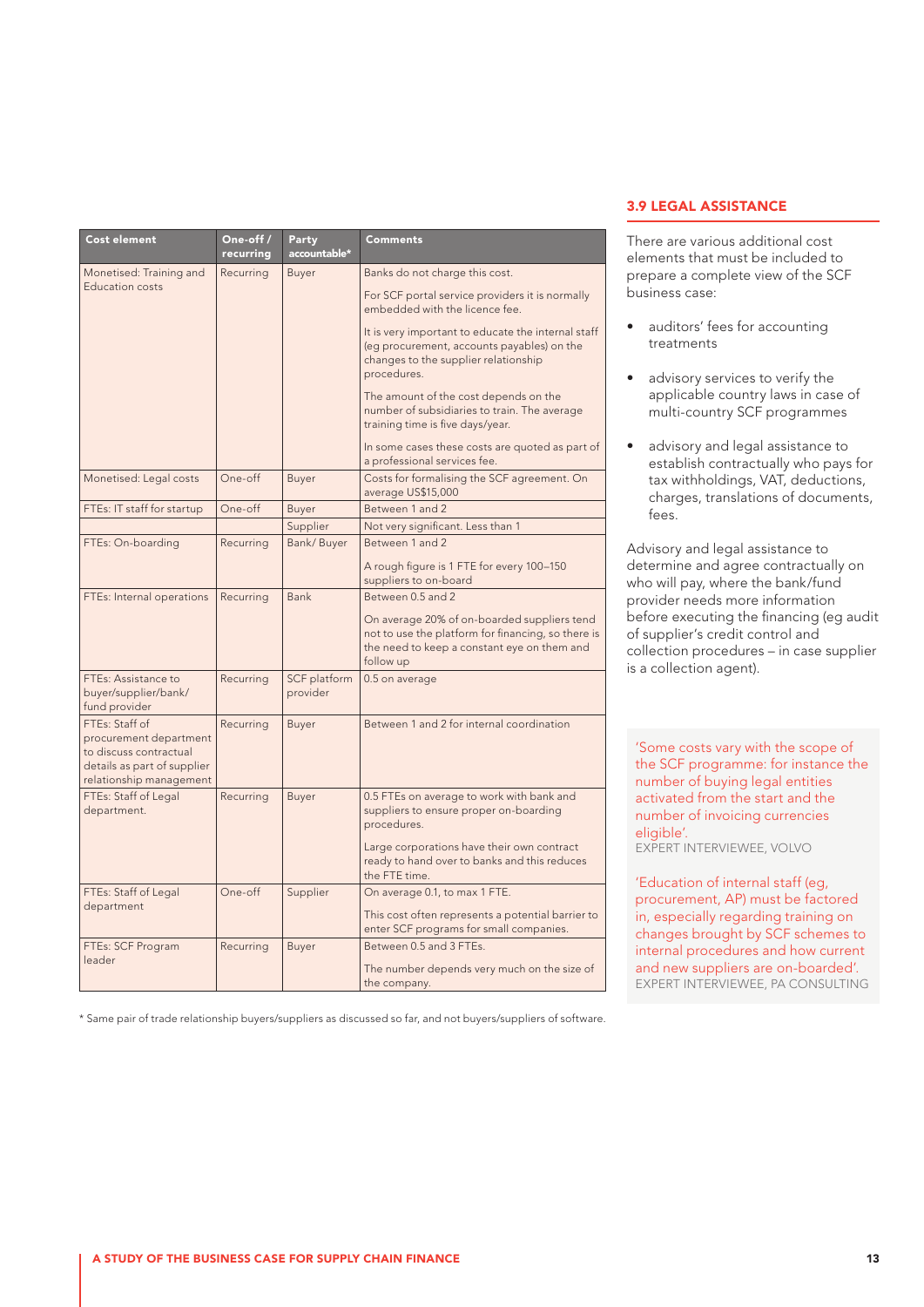### <span id="page-13-0"></span>4. The market for reverse factoring in numbers

#### 4.1 MARKET SIZE

Literature abounds (eg ING Economics Department 2012; Demica 2012) with attempts to quantify how much can be financed through reverse factoring programmes. There is, however, poor information as to how the numbers are calculated. This section suggests a methodology for collecting and analysing data, and proposes a way of quantifying the potential size of the reverse factoring financeable market.

To ensure the utmost impartial and objective results, Aite Group followed two separate calculation methods. Both approaches provided very similar results, which further supports the outcome.

The estimated market size for reverse factoring ranges between US\$255 billion and US\$280 billion.

#### Method 1

Estimates were extrapolated from market statistics and from the results of interviews with SCF industry experts.

Aite Group selected the industry sectors most active with SCF programmes (Figure 4.1):

- aerospace
- automotive
- chemicals
- consumer packaged goods
- pharmaceuticals
- retail
- telecommunications.

A number of top firms were identified for each industry sector, and each one's accounts payables (AP) value extracted from its annual financial filings. The interviews with expert panellists allowed Aite Group to assess the estimated total outstanding payables (ie value of AP currently financed via reverse factoring) per sector. This value was the basis for building a 'conversion factor' for turning the value of AP into financeable payables (ie 'outstanding' payables). This factor was then applied to the AP values of the 'tail' (ie companies other than the 'top') firms in the sector, in order to derive the 'tail outstanding' figure. The total AP outstanding value was then estimated for each sector.

Finally, by adding up the total outstanding values of all sectors, plus an additional value to account for remaining industry sectors, the estimated actual market size of reverse factoring produced the result demonstrated in Table 4.1 rounded to US\$255 billion.

#### Table 4.1: Reverse factoring market size. First estimation method

| (values in US\$<br> bn)                                    | Top' sector<br><b>AP</b> | <b>Sector</b><br>outstanding | <b>Conversion</b><br>factor | <b>Total sector</b><br><b>AP</b> | <b>Total sector</b><br>AP 'tail' | Outs% Sec<br><b>Tail</b> | <b>Tail</b><br>outstanding | Total sector AP<br>outstanding |
|------------------------------------------------------------|--------------------------|------------------------------|-----------------------------|----------------------------------|----------------------------------|--------------------------|----------------------------|--------------------------------|
| Aerospace                                                  | 157.3                    | 18.5                         | 12%                         | 224.7                            | 67.4                             | 2%                       | 1.59                       | 20.1                           |
| Automotive                                                 | 356.4                    | 7.4                          | 2%                          | 594.0                            | 237.6                            | $0\%$                    | 0.99                       | 8.4                            |
| Chemicals                                                  | 129.8                    | 25.9                         | 20%                         | 173.1                            | 43.3                             | 4%                       | 1.73                       | 27.7                           |
| CPG                                                        | 168.3                    | 37.0                         | 22%                         | 210.4                            | 42.1                             | 4%                       | 1.85                       | 38.9                           |
| Pharma                                                     | 71.4                     | 3.7                          | 5%                          | 142.7                            | 71.4                             | 1%                       | 0.74                       | 4.4                            |
| Retail                                                     | 173.4                    | 22.2                         | 13%                         | 231.1                            | 57.8                             | 3%                       | 1.48                       | 23.7                           |
| Telco                                                      | 131.9                    | 37.0                         | 28%                         | 164.9                            | 33.0                             | 6%                       | 1.85                       | 38.9                           |
|                                                            |                          |                              |                             |                                  |                                  |                          | 162.1                      |                                |
| Additional value to account for remaining industry sectors |                          |                              |                             |                                  |                                  | 91.8                     |                            |                                |
| Total Reverse Factoring market size (\$US B)               |                          |                              |                             |                                  |                                  | 253.8                    |                            |                                |

#### Table 4.2: Reverse factoring market size. Second estimation method

|                                                            | Top' sector DPO<br>(average days) | <b>Exceeded threshold</b><br>(avg. days) | Values exceeding threshold<br>(US\$ bh) |
|------------------------------------------------------------|-----------------------------------|------------------------------------------|-----------------------------------------|
| Aerospace                                                  | 73.1                              | 35.0                                     | 15.1                                    |
| Automotive                                                 | 92.3                              | 56.3                                     | 30.8                                    |
| Chemicals                                                  | 72.9                              | 39.4                                     | 16.1                                    |
| CPG                                                        | 107.8                             | 74.3                                     | 44.5                                    |
| Pharma                                                     | 219.0                             | 185.6                                    | 20.8                                    |
| Retail                                                     | 65.1                              | 31.6                                     | 22.0                                    |
| Telco                                                      | 208.8                             | 175.3                                    | 55.4                                    |
|                                                            | 204.7                             |                                          |                                         |
| Additional value to account for remaining industry sectors |                                   |                                          | 77.3                                    |
| Total Reverse Factoring market size (\$US B)               |                                   |                                          | 282.0                                   |

Source: Author's calculations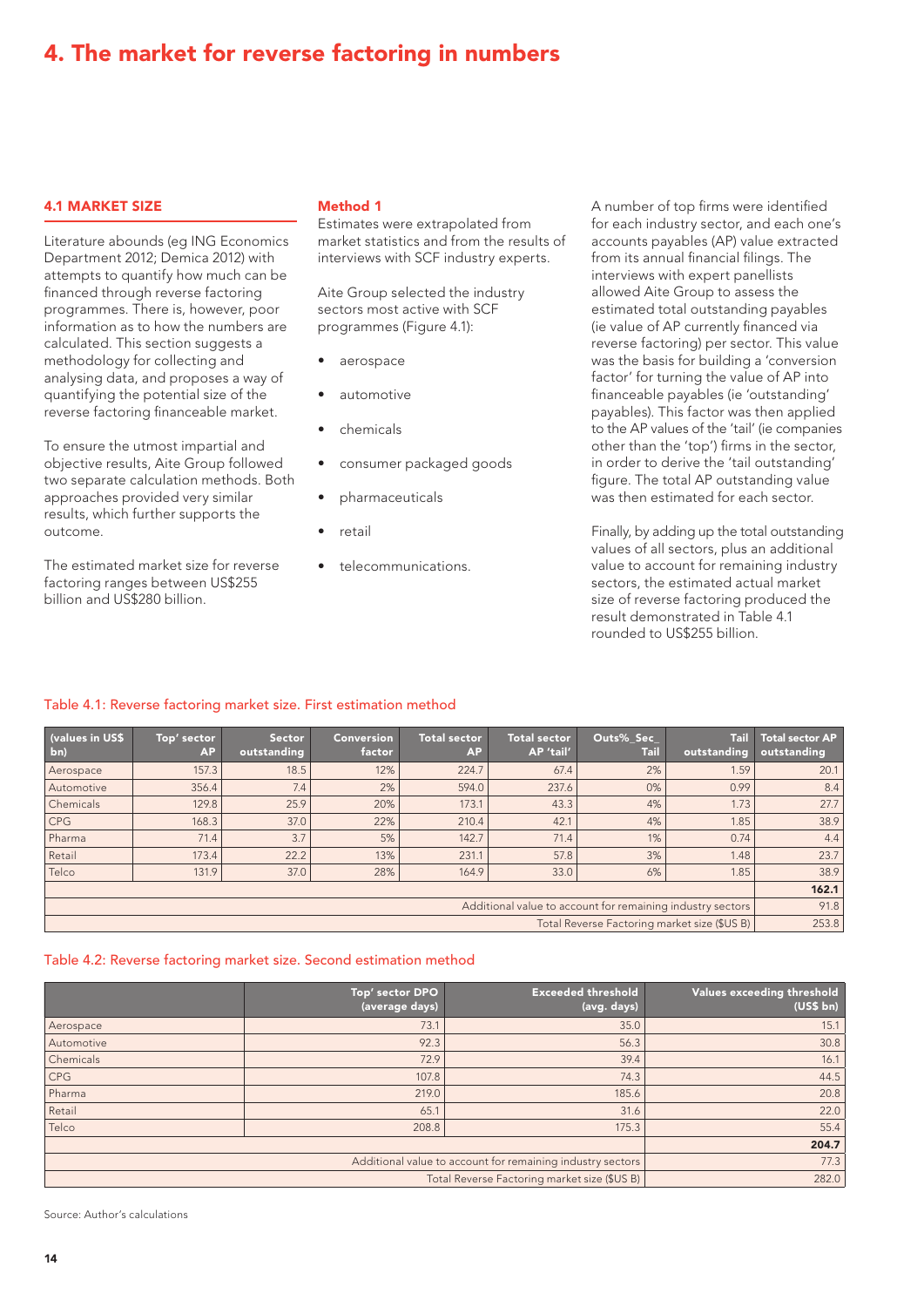#### Method 2

Here Aite Group adopted a more analytical approach. As with the previous method, this calculation started with the same 'top' companies of selected industry sectors. The assumption behind this calculation is that reverse factoring helps companies extend longer payment terms (ie DPO) while allowing their suppliers to benefit from receiving on-time payments of their receivables from finance providers (eg banks). The foundation of the estimate was to quantify the value of the current delays of payments beyond contractually agreed terms, as this is the value that reverse factoring can address and resolve.

Each firm's DPO was calculated (Table 4.2: Reverse factoring market size. Second estimation method) from its financial statements. A calculation was then performed to estimate how much the firm's DPO exceeded the threshold limit accepted by suppliers before the delayed payment becomes a concern.<sup>2</sup> The values of payments exceeding such accepted limits represent the opportunity to use reverse factoring to support financially distressed suppliers.

As in the previous method, an additional value to account for the remaining industry sectors was included to produce the estimate for the size of the reverse factoring market size, rounded to US\$280 billion.

Based on the two alternative calculation methods, the business potential of reverse factoring is best estimated as between 20% and 25% of an industry's accounts payable.

'There are at least 1,500–2,000 companies globally utilizing SCF'. EXPERT INTERVIEWEE, GREENSILL CAPITAL

#### 4.2 SHARE OF BENEFITS

If reverse factoring reduces costs across the supply chain by letting suppliers 'borrow' against their customers' creditworthiness instead of their own, then some of the resulting value must be captured by the suppliers, some by the buyer and some by the financial intermediary and other service providers.

The findings from interviews with panel experts and subsequent verification with market data has produced the results illustrated in Figure 13.1: Share of benefits and typical benefits among reverse factoring players. Consensus figures were derived through interviews with market players and averaging overall data provided independently – and anonymously – by respondents.

'The benefit to the bank is earning the commensurate return on risk weighted assets, between 30–50%'. EXPERT INTERVIEWEE, GREENSILL CAPITAL

'The bank/finance provider on average gets a share of benefits between 20 and 100 bps, while the platform provider enjoys a range between 10 and 25 bps'. EXPERT INTERVIEWEE, BARCLAYS

'Typically when buyers launch SCF schemes with a view to extending their payment terms they do not expect to receive a share of the discounting fee'. EXPERT INTERVIEWEE, CITI

#### Table 4.3: Allocation of benefits among reverse factoring players

|                    | Share of SCF savings captured |            | Typical benefits expressed as spread |            |
|--------------------|-------------------------------|------------|--------------------------------------|------------|
|                    | <b>Min</b>                    | <b>Max</b> | <b>Min</b>                           | <b>Max</b> |
| Buyer              | 35%                           | 50%        | 50                                   | 150        |
| Platform provider  | 2%                            | 5%         | <b>NA</b>                            | <b>NA</b>  |
| Suppliers          | 25%                           | 45%        | 50                                   | 150        |
| Bank/fund provider | 15%                           | 18%        | 20                                   | 100        |

Source: Author's calculations based on expert interviews

<sup>2.</sup> These threshold statistics are available from the 'Atradius Payment Practices Barometer', September 2013 <<http://www.atradius.co.uk>>, accessed 12 May 2014.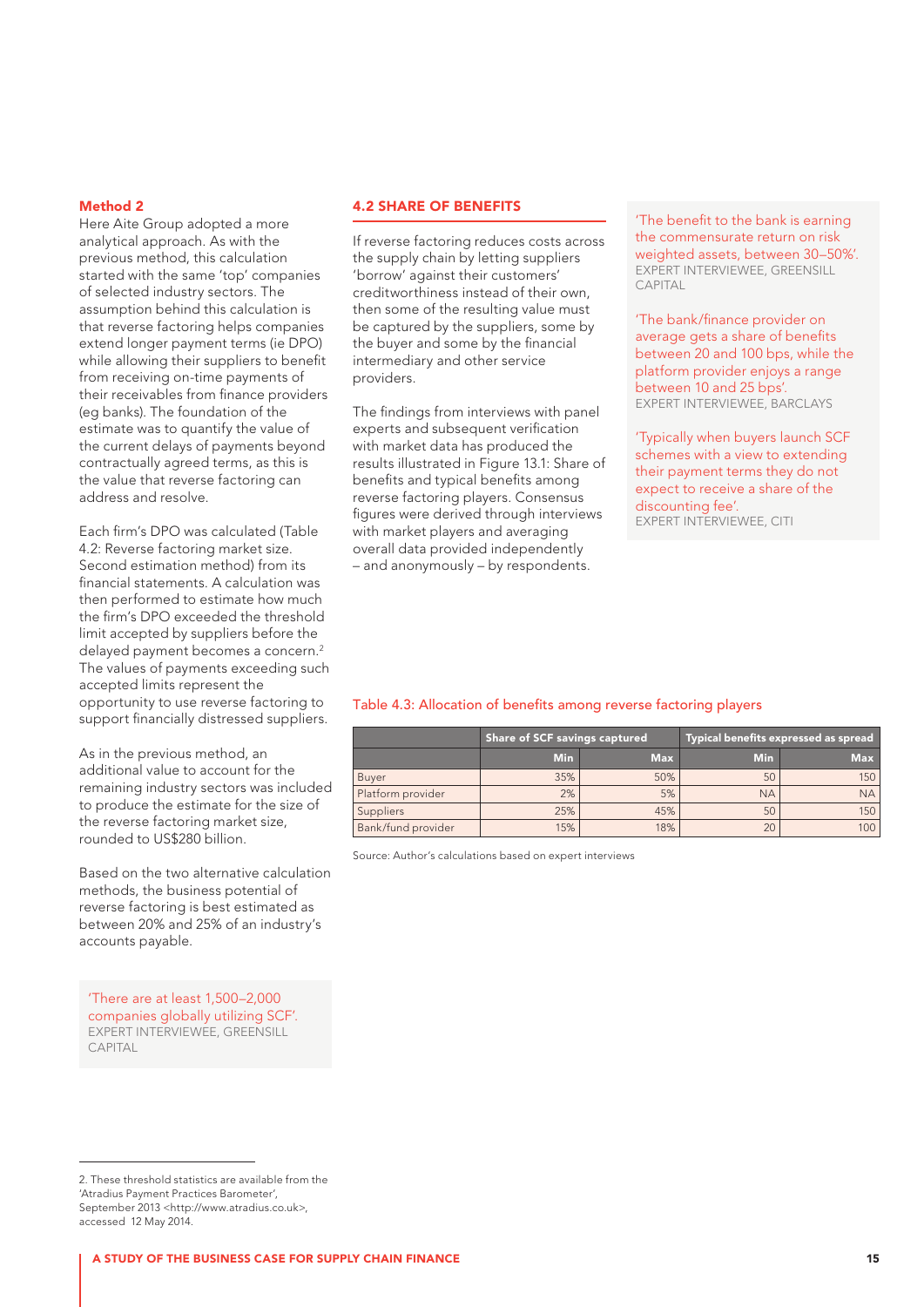### <span id="page-15-0"></span>5. Impact points

- Of the numerous varieties of financial instruments that fall under the supply chain finance (SCF) 'umbrella' the most popular and most widely used is reverse factoring.
- **Now When approaching a reverse** factoring programme, the important elements of a company's checklist for planning a successful business case are:
	- fee structure
	- transfer of title
	- limits and thresholds
	- payments
	- dates
	- risk
	- benefits
	- costs.
- $\blacksquare$  The estimated global market size for reverse factoring ranges between US\$255 billion and US\$280 billion, of which about one-third can be attributed to Europe. An extrapolation for estimating the business potential of reverse factoring is to apply a 20–25% 'conversion factor' to the value of accounts payables.
- Reverse factoring reduces costs across the supply chain by letting suppliers 'borrow' against their customers' creditworthiness instead of their own. On average, 80% of the resulting value is shared between the suppliers and the buyer, with varying degrees of allocation depending on whether the buyer wants to facilitate its key suppliers' financials (ie the largest share goes to supplier)or, instead, take all the benefits by extending payment terms. Typically, the buyer will capture 35% to 50% of all savings, while suppliers will get 25% to 45%. Another 15% goes to the financial intermediary while the remaining 5% is for the service provider.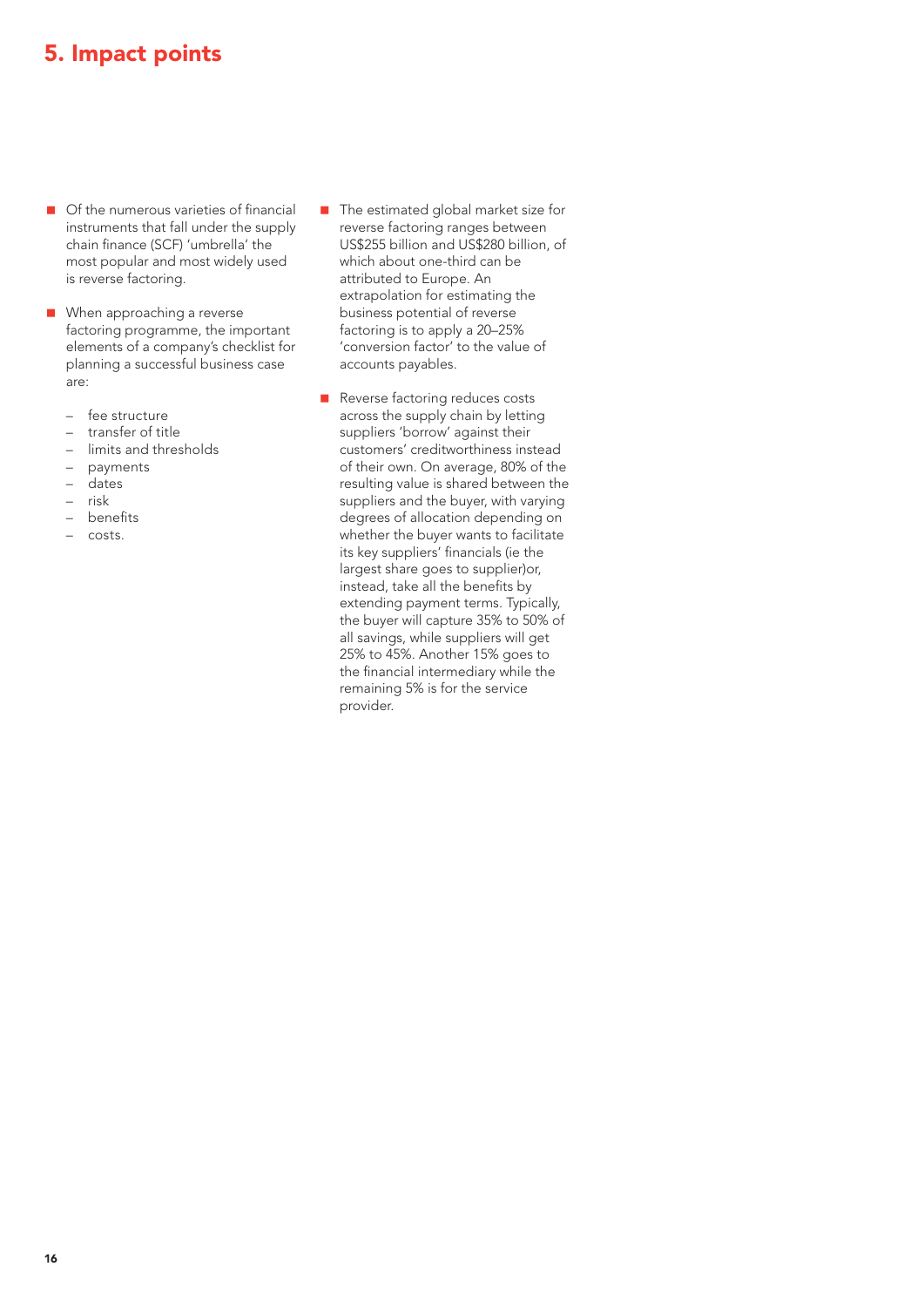### <span id="page-16-0"></span>Appendix

#### PANEL OF INDUSTRY EXPERTS

- **Banks** 
	- Global US Bank
	- **Barclays**
	- Citi
	- Global European Bank
- **Financial Services Operators** (non-banks)
	- Greensill Capital
- Solution providers
	- Misys
	- Premium Technology
	- GTNexus
	- Primerevenue
	- Consulting
	- PA Consulting

#### Corporations

- Heineken
- Volvo

Due to the commercially sensitive nature of their insights, some experts have chosen to remain anonymous.

#### OPERATIONAL PROCESSES OF REVERSE FACTORING

Reverse factoring is also known as 'approved payables finance'. The basis for the approved payables finance is the underlying transaction between the buyer and the supplier (step 1 in Figure A1). The invoice for the transaction is submitted to the buyer by the supplier (2), enabling the buying party to receive it into its enterprise resource planning (ERP) system (3). Electronic communication between the supplier and buyer is supported by the platform. As soon as the buyer has approved the invoice/account payable, the approval is communicated via the SCF platform (4), allowing the supplier to see it. It is the up to the supplier either to wait until the payment term expires and the buyer pays the invoice, or to request finance from the bank (5). The bank receives this request via the SCF platform (6) and pays the supplier for the invoices, withholding the agreed discount (7). When the agreed payment term expires, the buyer makes a payment to the bank, after which all obligations have been met.

#### Figure A1: Process flows of reverse factoring

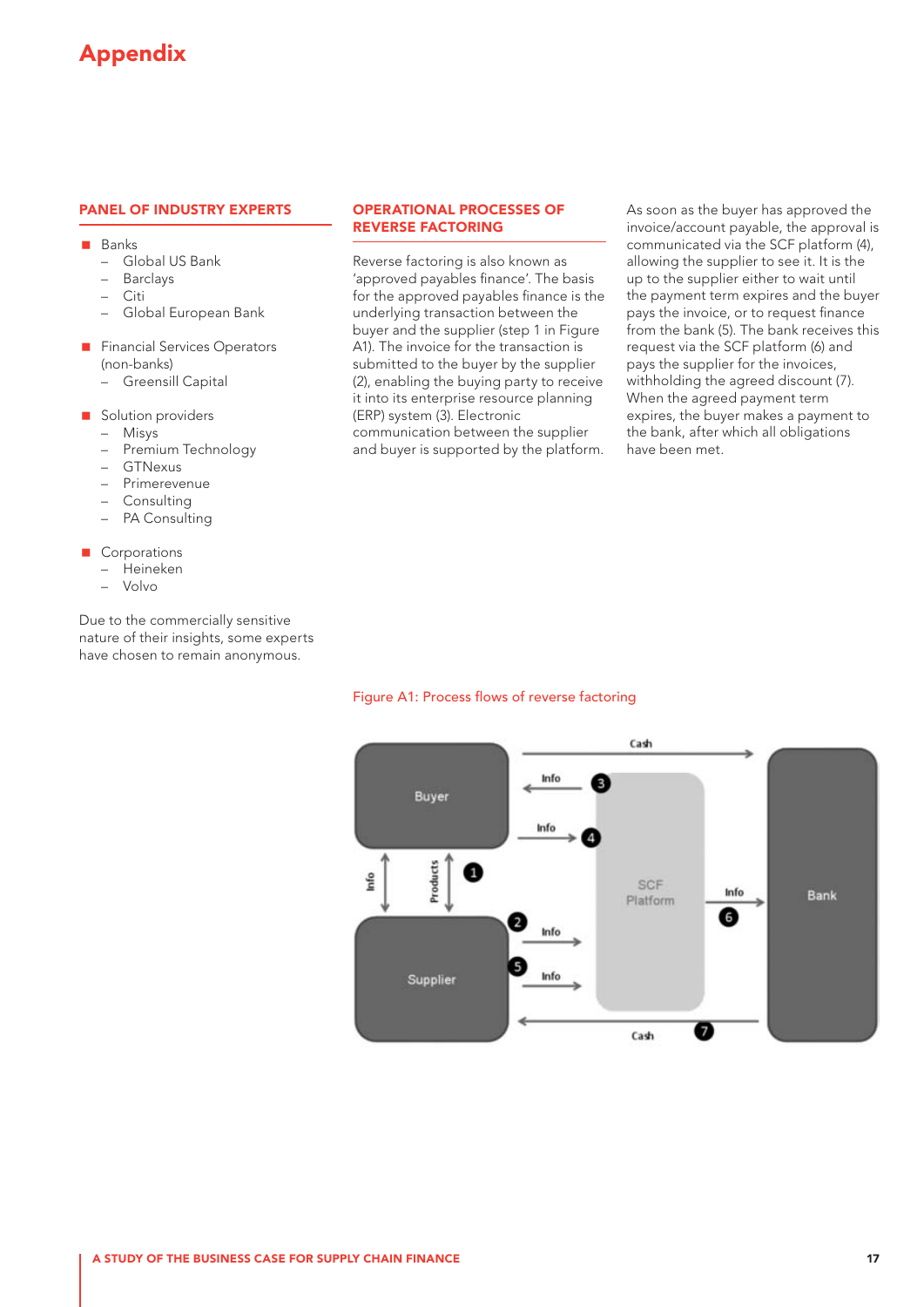### <span id="page-17-0"></span>References

ACCA (2014), Innovations in Access to Finance for SMEs <http://www.accaglobal.com/content/dam/acca/global/ PDF-technical/small-business/pol-afb-iiatf.pdf>, accessed 12 May 2014.

Aite Group (2010a), 'Supply Chain Finance: A Taxonomy' [<http://www.aitegroup.com/report/supply-chain-finance](http://www.aitegroup.com/report/supply-chain-finance-taxonomy)[taxonomy>](http://www.aitegroup.com/report/supply-chain-finance-taxonomy), accessed 12 May 2014.

Aite Group (2010b), '[Supply Chain Finance Programs:](http://www.aitegroup.com/report/supply-chain-finance-programs-implementation-guidelines)  [Implementation Guidelines](http://www.aitegroup.com/report/supply-chain-finance-programs-implementation-guidelines)' <http://www.aitegroup.com/ report/supply-chain-finance-programs-implementationguidelines>, accessed 12 May 2014.

Aite Group (2013), 'Supply Chain Finance in Europe' <[http://](http://www.aitegroup.com/report/supply-chain-finance-europe) [www.aitegroup.com/report/supply-chain-finance-europe](http://www.aitegroup.com/report/supply-chain-finance-europe)>, accessed 12 May 2014.

Demica (2012), 'The Hidden Player' <http://www.demica.com/ news-events/215-new-research-the-hidden-player>, accessed 12 May 2014.

EBA (Euro Banking Association) (2013), 'Market Guide On Supply Chain Finance' [<https://www.abe-eba.eu/N=EBA-](https://www.abe-eba.eu/N=EBA-Market-Guide-on-SCF.aspx)[Market-Guide-on-SCF.aspx](https://www.abe-eba.eu/N=EBA-Market-Guide-on-SCF.aspx)>, accessed 12 May 2014.

Independent Taskforce on Non-Bank Lending (2012), Boosting Finance Options for Business [<http://www.bis.gov.](http://www.bis.gov.uk/assets/biscore/enterprise/docs/b/12-668-boosting-finance-options-for-business.pdf) [uk/assets/biscore/enterprise/](http://www.bis.gov.uk/assets/biscore/enterprise/docs/b/12-668-boosting-finance-options-for-business.pdf) [docs/b/12-668-boosting-finance-options-for-business.pdf>](http://www.bis.gov.uk/assets/biscore/enterprise/docs/b/12-668-boosting-finance-options-for-business.pdf), accessed 12 May 2014.

ING Economics Department (2012), Supply Chain Finance <[http://www.nvg.nl/downloads/cms//ING%20Supply%20](http://www.nvg.nl/downloads/cms//ING%20Supply%20Chain%20Finance%20-%20June%202012.pdf) [Chain%20Finance%20-%20June%202012.pdf>](http://www.nvg.nl/downloads/cms//ING%20Supply%20Chain%20Finance%20-%20June%202012.pdf), accessed 12 May 2014.